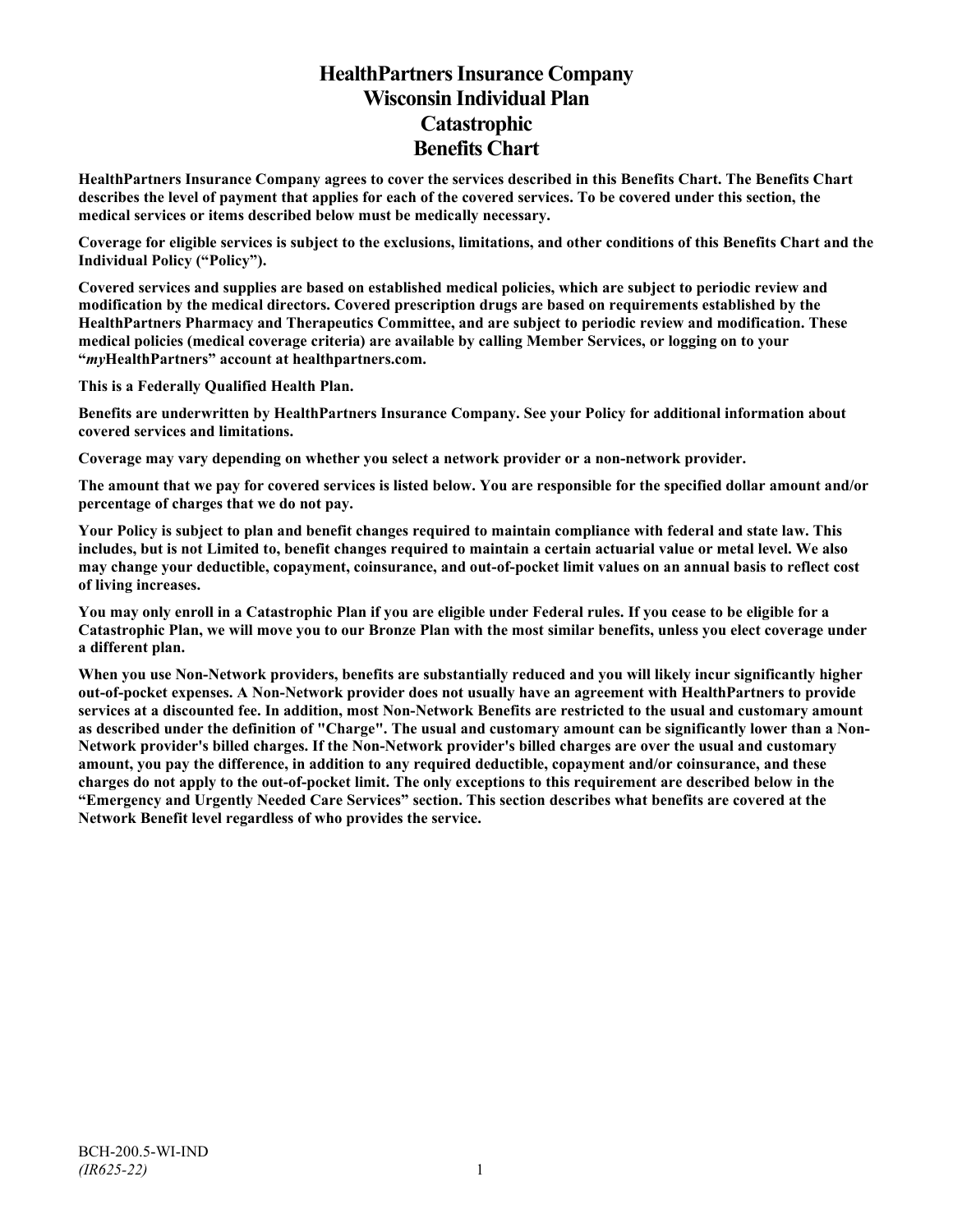# **These definitions apply to the Benefits Chart. They also apply to your Policy.**

| <b>Biosimilar Drug:</b> | A prescription drug, approved by the Food and Drug Administration (FDA), that the FDA has<br>determined is biosimilar to and interchangeable with a biological brand name drug. Biosimilar<br>drugs are not considered generic drugs and are not covered under the generic drug benefit.                                                                                                                                                                                                                                                                                                                                     |
|-------------------------|------------------------------------------------------------------------------------------------------------------------------------------------------------------------------------------------------------------------------------------------------------------------------------------------------------------------------------------------------------------------------------------------------------------------------------------------------------------------------------------------------------------------------------------------------------------------------------------------------------------------------|
| <b>Brand Name Drug:</b> | A prescription drug, approved by the Food and Drug Administration (FDA), that is manufactured,<br>sold or licensed for sale under a trademark by the pharmaceutical company that originally<br>researched and developed the drug. Brand name drugs have the same active-ingredient formula as<br>the generic version of the drug. However, generic drugs are manufactured and sold by other drug<br>manufacturers and are generally not available until after the patent on the brand name drug has<br>expired. A few brand name drugs may be covered at the generic benefit level if this is indicated on<br>the formulary. |
| <b>Calendar Year:</b>   | This is the 12-month period beginning 12:01 A.M. Central Time, on January 1, and ending 12:00<br>A.M. Central Time of the next following December 31.                                                                                                                                                                                                                                                                                                                                                                                                                                                                        |
| Charge:                 | For covered services delivered by a network provider, this is the provider's discounted fee for a<br>given medical/surgical service, procedure or item.                                                                                                                                                                                                                                                                                                                                                                                                                                                                      |
|                         | For covered services delivered by non-network providers, a contracted rate may apply if such<br>arrangement is available to HealthPartners.                                                                                                                                                                                                                                                                                                                                                                                                                                                                                  |
|                         | For the Usual and Customary Charge for covered services delivered by non-network providers,<br>our payment is calculated using one of the following options in the following order, depending on<br>availability: 1) a percentage of the Medicare fee schedule; 2) a comparable schedule if the service<br>is not on the Medicare fee schedule; or 3) a commercially reasonable rate for such service if a fee<br>schedule is not available.                                                                                                                                                                                 |
|                         | The Usual and Customary Charge is the maximum amount allowed that we consider in the<br>calculation of the payment of charges incurred for certain covered services. You must pay for any<br>charges above the usual and customary charge, and they do not apply to the out-of-pocket limit.                                                                                                                                                                                                                                                                                                                                 |
|                         | A charge is incurred for covered ambulatory medical and surgical services, on the date the service<br>or item is provided. A charge is incurred for covered inpatient services, on the date of admission to<br>a hospital. To be covered, a charge must be incurred on or after your effective date and on or<br>before the termination date.                                                                                                                                                                                                                                                                                |
|                         | Copayment/Coinsurance: The specified dollar amount, or percentage, of charges incurred for covered services, which we do<br>not pay, but which you must pay, each time you receive certain medical services, procedures or<br>items. Our payment for those covered services or items begins after the copayment or coinsurance<br>is satisfied. Covered services or items requiring a copayment or coinsurance are specified in this<br>Benefits Chart.                                                                                                                                                                      |
|                         | For services provided by a network provider:                                                                                                                                                                                                                                                                                                                                                                                                                                                                                                                                                                                 |
|                         | An amount which is listed as a flat dollar copayment is applied to a network provider's discounted<br>charges for a given service. However, if the network provider's discounted charges for a service or<br>item is less than the flat dollar copayment, you will pay the network provider's discounted charge.<br>An amount which is listed as a percentage of charges or coinsurance is based on the network<br>provider's discounted charges, calculated at the time the claim is processed, which may include an<br>agreed upon fee schedule rate for case rate or withhold arrangements.                               |
|                         | For services provided by a Non-Network provider:                                                                                                                                                                                                                                                                                                                                                                                                                                                                                                                                                                             |
|                         | Any copayment or coinsurance is applied to the lesser of the provider's charges or the usual and<br>customary charge for a service.                                                                                                                                                                                                                                                                                                                                                                                                                                                                                          |
|                         | A copayment or coinsurance is due at the time a service is provided, or when billed by the<br>provider. The copayment or coinsurance applicable for a scheduled visit with a network provider<br>will be collected for each visit, late cancellation and failed appointment.                                                                                                                                                                                                                                                                                                                                                 |
|                         |                                                                                                                                                                                                                                                                                                                                                                                                                                                                                                                                                                                                                              |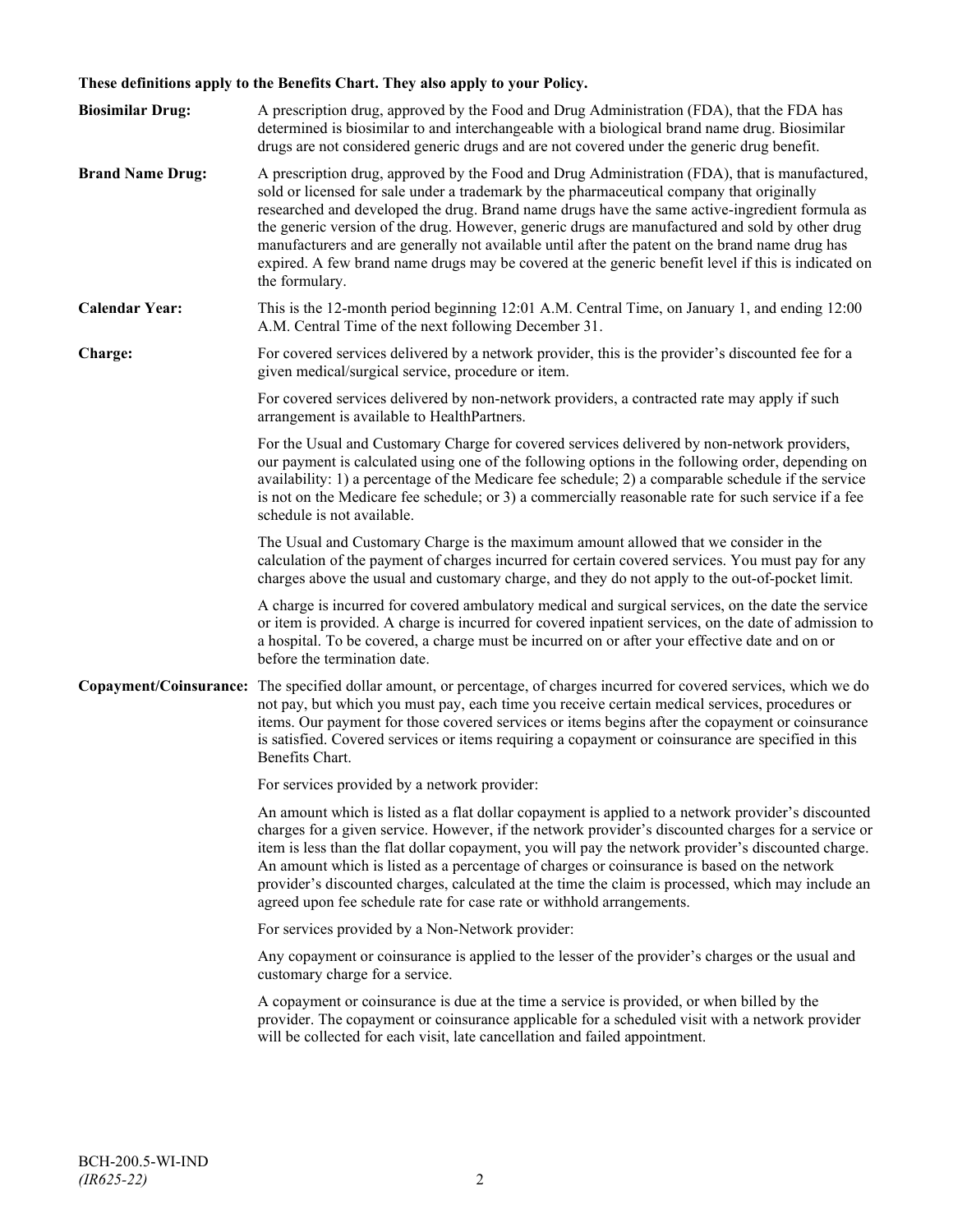| Deductible:                    | The specified dollar amount of charges incurred for covered services, which we do not pay, but an<br>enrollee or a family has to pay first in a calendar year. Our payment for those services or items<br>begins after the deductible is satisfied. For network providers, the amount of the charges that apply<br>to the deductible are based on the network provider's discounted charges, calculated at the time<br>the claim is processed, which may include an agreed upon fee schedule rate for case rate or<br>withhold arrangements. For non-network providers, the amount of charges that apply to the<br>deductible are the lesser of the provider's charges or the usual and customary charge for a service. |
|--------------------------------|-------------------------------------------------------------------------------------------------------------------------------------------------------------------------------------------------------------------------------------------------------------------------------------------------------------------------------------------------------------------------------------------------------------------------------------------------------------------------------------------------------------------------------------------------------------------------------------------------------------------------------------------------------------------------------------------------------------------------|
|                                | Any amounts paid or reimbursed by a third party, including, but not Limited to: point of service<br>rebates, manufacturer coupons, manufacturer debit cards or other forms of direct reimbursement to<br>an Insured for a product or service, will not apply toward your deductible, to the extent permitted<br>under state and federal law.                                                                                                                                                                                                                                                                                                                                                                            |
|                                | Your plan has an embedded deductible. This means once a member meets the individual<br>deductible, the plan begins paying benefits for that person. If two or more members of the family<br>meet the family deductible, the plan begins paying benefits for all members of the family,<br>regardless of whether each member has met the individual deductible. However, a member may<br>not contribute more than the individual deductible toward the family deductible.                                                                                                                                                                                                                                                |
|                                | All services are subject to the deductible unless otherwise indicated below in this Benefits Chart.                                                                                                                                                                                                                                                                                                                                                                                                                                                                                                                                                                                                                     |
| Formulary:                     | This is a current list, which may be revised from time to time, of prescription drugs, medications,<br>equipment and supplies covered by us as indicated in this Benefits Chart which are covered at the<br>highest benefit level. Some drugs on the formulary may require prior authorization to be covered<br>as formulary drugs. The formulary, and information on drugs that require prior authorization, are<br>available by calling Member Services, or logging on to your "myHealthPartners" account at<br>healthpartners.com.                                                                                                                                                                                   |
| <b>Generic Drug:</b>           | A prescription drug, approved by the Food and Drug Administration (FDA), that the FDA has<br>determined is comparable to a brand name drug product in dosage form, strength, route of<br>administration, quality, intended use and documented bioequivalence. Generally, generic drugs<br>cost less than brand name drugs. Some brand name drugs may be covered at the generic drug<br>benefit level if this is indicated on the formulary.                                                                                                                                                                                                                                                                             |
| <b>Non-Formulary Drug:</b>     | This is a prescription drug, approved by the Food and Drug Administration (FDA), that is not on<br>the formulary, is medically necessary and is not investigative or experimental or otherwise<br>excluded under your Policy.                                                                                                                                                                                                                                                                                                                                                                                                                                                                                           |
| <b>Out-of-Pocket Expenses:</b> | You pay the specified copayments/coinsurance and deductibles applicable for particular services,<br>subject to the out-of-pocket limit described below. These amounts are in addition to the monthly<br>enrollment payments.                                                                                                                                                                                                                                                                                                                                                                                                                                                                                            |
| <b>Out-of-Pocket Limit:</b>    | You pay the copayments/coinsurance and deductibles for covered services, to the individual or<br>family out-of-pocket limit. Thereafter we cover 100% of charges incurred for all other covered<br>services, for the rest of the calendar year. You pay amounts greater than the out-of-pocket limit if<br>you exceed any visits or day limits.                                                                                                                                                                                                                                                                                                                                                                         |
|                                | Non-Network Benefits above the usual and customary charge (see definition of charge above) do<br>not apply to the out-of-pocket limit.                                                                                                                                                                                                                                                                                                                                                                                                                                                                                                                                                                                  |
|                                | Non-Network Benefits for transplant surgery do not apply to the out-of-pocket limit.                                                                                                                                                                                                                                                                                                                                                                                                                                                                                                                                                                                                                                    |
|                                | You are responsible to keep track of the out-of-pocket expenses. Contact our Member Services<br>department for assistance in determining the amount paid by the enrollee for specific eligible<br>services received. Claims for reimbursement under the out-of-pocket limit provisions are subject<br>to the same time limits and provisions described under the "Claims Provisions" section of the<br>Contract.                                                                                                                                                                                                                                                                                                        |
| <b>Specialty Drug List:</b>    | This is a current list, which may be revised from time to time, of prescription drugs, medications,<br>equipment and supplies, which are typically bio-pharmaceuticals. The purpose of a specialty drug<br>list is to facilitate enhanced monitoring of complex therapies used to treat specific conditions.<br>Specialty drugs are covered by us as indicated in this Benefits Chart. The specialty drug list is<br>available by calling Member Services, or logging on to your "myHealthPartners" account at<br>healthpartners.com                                                                                                                                                                                    |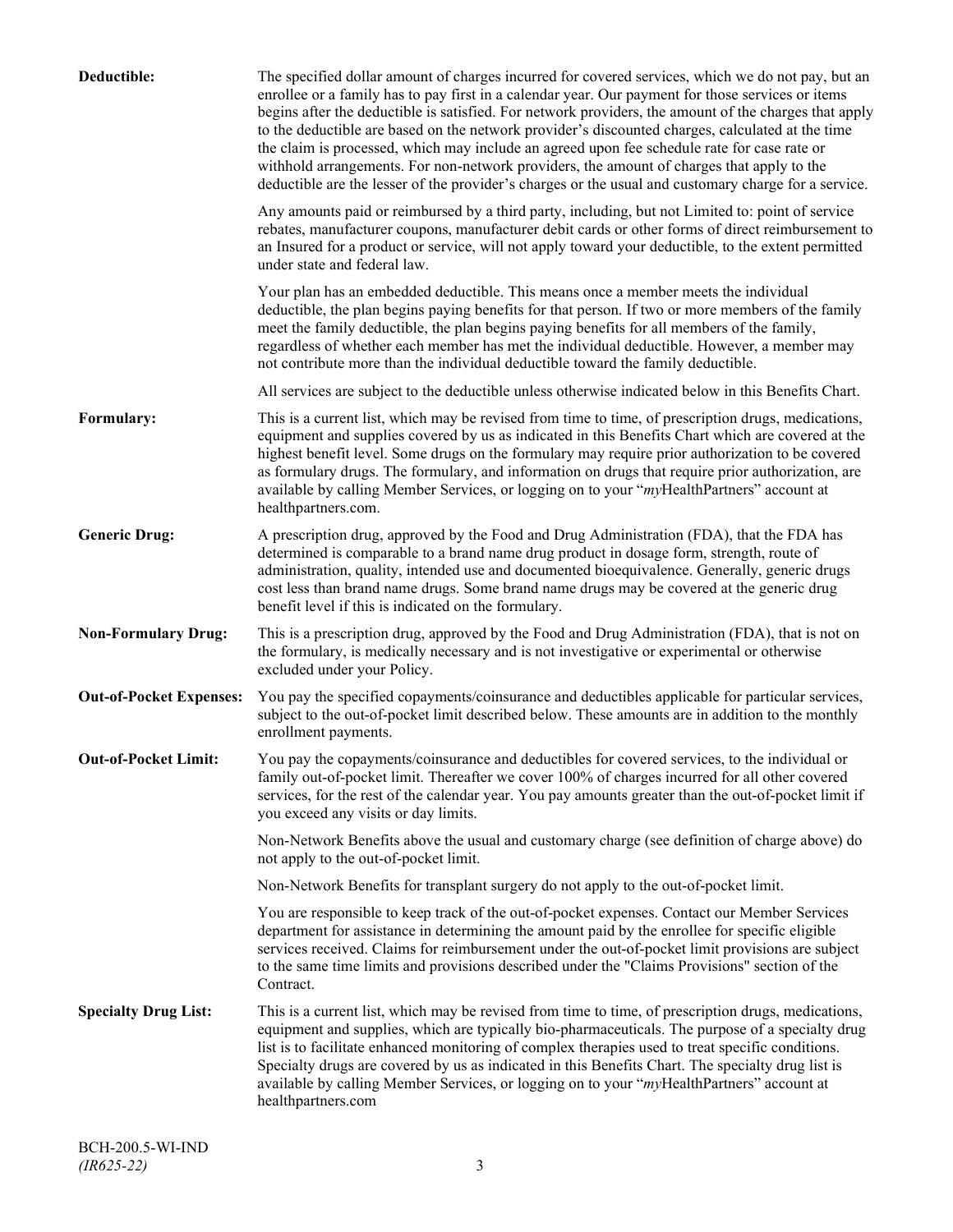## **DEDUCTIBLES AND OUT-OF-POCKET LIMITS**

#### **Individual Calendar Year Deductible**

| <b>Network Benefits</b> | <b>Non-Network Benefits</b> |
|-------------------------|-----------------------------|
| \$8,700                 | \$20,000                    |

#### **Family Calendar Year Deductible**

| <b>Network Benefits</b> | <b>Non-Network Benefits</b> |
|-------------------------|-----------------------------|
| $\frac{$17,400}{}$      | \$40,000                    |

Your individual and family deductible amounts may be indexed to allow for changes under Federal rules.

Your Policy has an embedded deductible. This means once you meet the individual deductible, we begin paying benefits. If two or more covered members of the family meet the family deductible, we begin paying benefits for all covered members of the family, regardless of whether each member has met the individual deductible. However, you may not contribute more than the individual deductible amount towards the family deductible.

Separate deductibles must be satisfied under the Network Benefits and Non-Network Benefits.

Any amounts paid or reimbursed by a third party, including but not Limited to: point of service rebates, manufacturer coupons, manufacturer debit cards or other forms of direct reimbursement to an Insured for a product or service, will not apply toward your deductible, to the extent permitted under state and federal law.

#### **Individual Calendar Year Out-of-Pocket Limit**

| <b>Network Benefits</b> | <b>Non-Network Benefits</b> |
|-------------------------|-----------------------------|
| \$8,700                 | None.                       |

#### **Family Calendar Year Out-of-Pocket Limit**

| Network Benefits | Non-Network Benefits |
|------------------|----------------------|
| \$17,400         | None.                |

Your individual and family out-of-pocket amounts may be indexed to allow for changes under Federal rules.

Separate Out-of-Pocket Limits must be satisfied under Network Benefits and Non-Network Benefits.

Non-Network Benefits above the usual and customary charge will not apply to the individual or family Out-of-Pocket.

Any amounts paid or reimbursed by a third party, including but not Limited to: point of service rebates, manufacturer coupons, manufacturer debit cards or other forms of direct reimbursement to an Insured for a product or service, will not apply as an outof-pocket expense, to the extent permitted under state and federal law.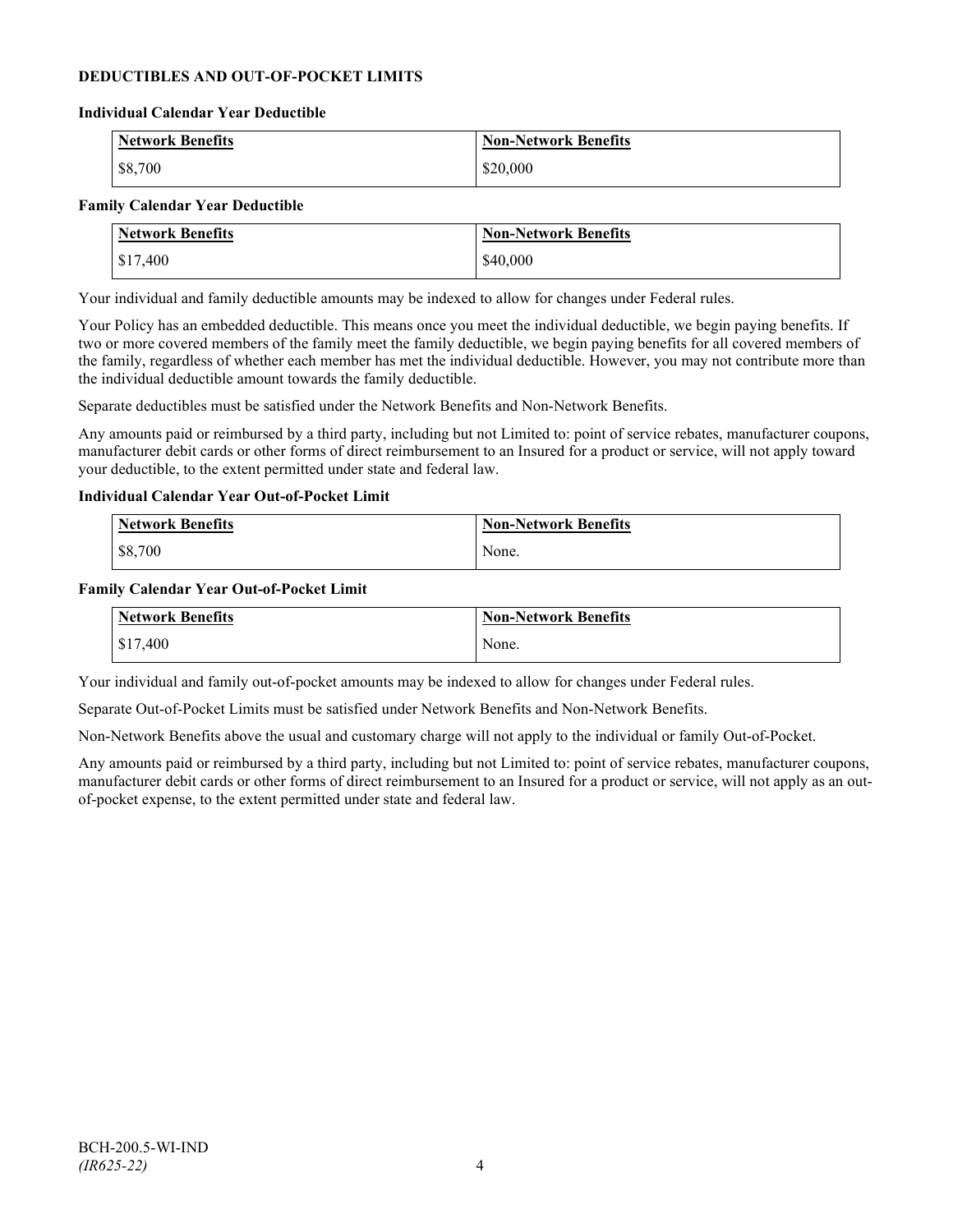# **AMBULANCE AND MEDICAL TRANSPORTATION**

# **Covered Services:**

We cover ambulance and medical transportation for medical emergencies.

We also cover medically necessary, non-emergency transportation if it meets our medical coverage criteria.

Covered services are based on established medical policies, which are subject to periodic review and modification by the medical directors. These medical policies (medical coverage criteria) and applicable prior authorization requirements are available by calling Member Services, or logging on to your "*my*HealthPartners" account a[t healthpartners.com.](http://www.healthpartners.com/)

| <b>Network Benefits</b>       | <b>Non-Network Benefits</b> |
|-------------------------------|-----------------------------|
| 100% of the charges incurred. | See Network Benefits.       |

## **Not Covered:**

See "Services Not Covered" in your Policy.

## **AUTISM SERVICES**

## **Covered Services:**

We cover prior authorized evidence-based intensive-level and non-intensive-level treatment of autism spectrum disorders (autism disorder, Asperger's syndrome or pervasive development disorder not otherwise specified).

Covered services are based on established medical policies, which are subject to periodic review and modification by the medical directors. These medical policies (medical coverage criteria) are available by calling Member Services, or logging on to your "*my*HealthPartners" account at [healthpartners.com.](http://www.healthpartners.com/)

Your network provider will coordinate the prior authorization process for any autism treatment services. You may call Member Services at 952-883-5900 or toll-free at 888-360-0622 if you have any questions or concerns regarding the authorization process.

Please call Member Services at 952-883-5900 or toll-free at 888-360-0622 to request authorization for autism treatment services from a Non-Network provider.

**Intensive-level services for children diagnosed with autism spectrum disorders.** Intensive-level services must begin on or after 2 years of age and end before 9 years of age. Intensive-level services, on average, are services provided for more than 20 hours of treatment per week. (The average number of hours a week is calculated over a 6-month period.)

| Network Benefits                         | <b>Non-Network Benefits</b>              |
|------------------------------------------|------------------------------------------|
| 100% of the charges incurred.            | 50% of the charges incurred.             |
| Limited to 240 visits per calendar year. | Limited to 240 visits per calendar year. |

The maximum number of visits is combined for Network Benefits and Non-Network Benefits. Visit limits are based on minimum coverage amount available at the time of publication. Additional visits may be available if required due to revised minimum coverage amounts issued by the Office of the Commissioner of Insurance. See our medical coverage criteria for current visit limits.

## **Intensive-Level Services Lifetime Maximum Benefit**

| <b>Network Benefits</b>                               | <b>Non-Network Benefits</b>                           |
|-------------------------------------------------------|-------------------------------------------------------|
| 4 years of cumulative services under this plan or any | 4 years of cumulative services under this plan or any |
| other plan.                                           | other plan.                                           |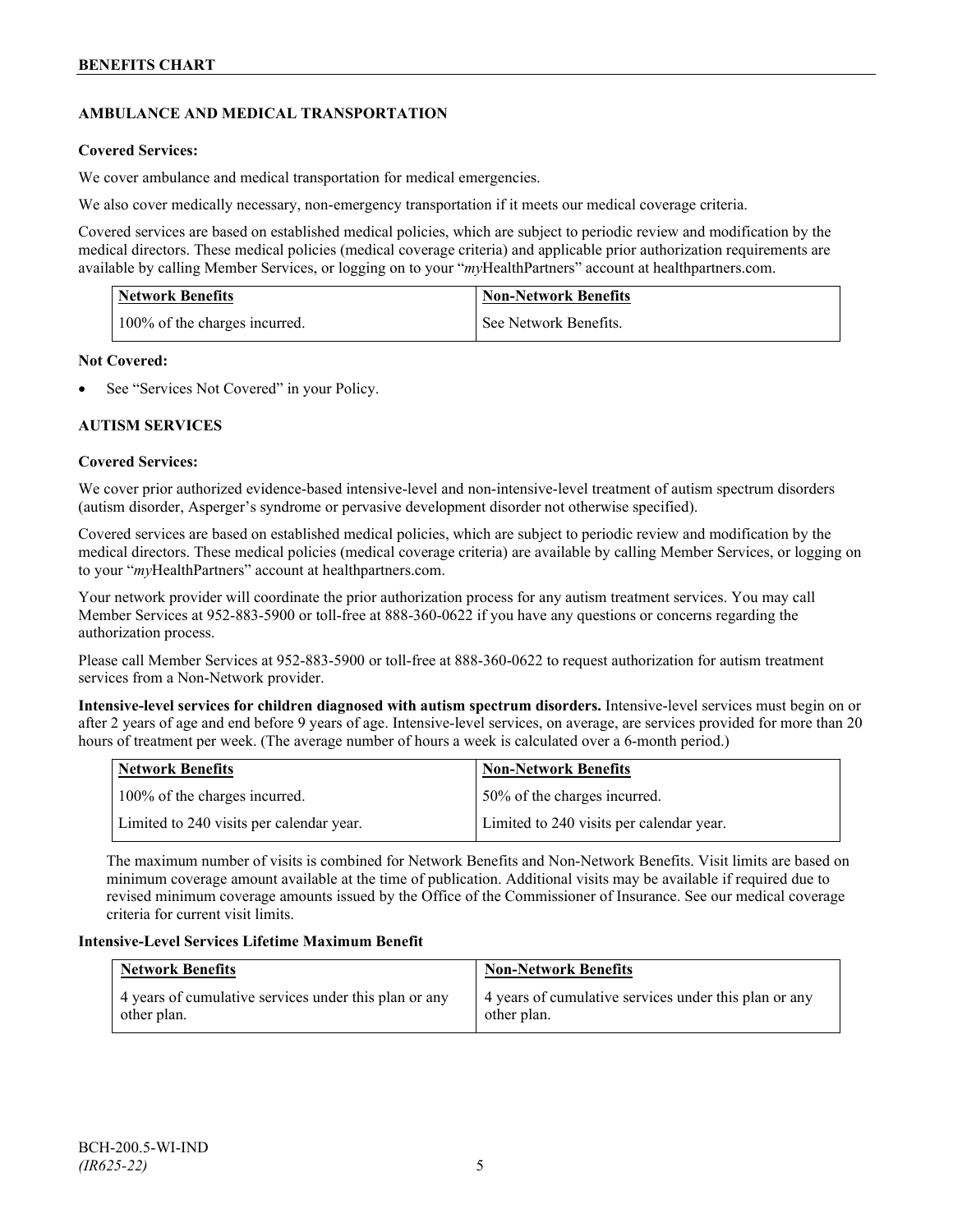#### **Non-intensive-level services for Insureds diagnosed with autism spectrum disorders**

| Network Benefits                         | <b>Non-Network Benefits</b>              |
|------------------------------------------|------------------------------------------|
| 100% of the charges incurred.            | 50% of the charges incurred.             |
| Limited to 120 visits per calendar year. | Limited to 120 visits per calendar year. |

The maximum number of visits is combined for Network Benefits and Non-Network Benefits. Visit limits are based on minimum coverage amount available at the time of publication. Additional visits may be available if required due to revised minimum coverage amounts issued by the Office of the Commissioner of Insurance. See our medical coverage criteria for current visit limits.

#### **Not Covered:**

See "Services Not Covered" in your Policy.

# **BEHAVIORAL HEALTH SERVICES**

#### **Covered Services:**

Covered services are based on established medical policies, which are subject to periodic review and modification by the medical directors. These medical policies (medical coverage criteria) are available by calling Member Services, or logging on to your "*my*HealthPartners" account at [healthpartners.com.](http://www.healthpartners.com/)

**Transitional treatment services.** These are services for the treatment of nervous or mental disorders, and substance use disorders which are provided to an Insured in a less restrictive manner than are inpatient hospital services but in a more intensive manner than are outpatient services. Transitional treatment services are services offered by a provider, and certified by the Wisconsin Department of Health Services for each of the following (except the last bulleted item):

- Mental health services for covered adults in a day treatment program.
- Mental health services for covered children in a day hospital treatment program.
- Services for persons with chronic mental illness provided through a community support program.
- Residential treatment programs for dependent covered persons with substance use disorder.
- Substance use disorder services in a day treatment program.
- Services for persons who are experiencing a mental health crisis or who are in a situation likely to turn into a mental health crisis if support is not provided.
- Intensive outpatient programs for the treatment of psychoactive substance use disorders provided in accordance with the patient placement criteria of the American Society of Addiction Medicine.

#### **Mental health services**

We cover services for mental health diagnoses as described in the Diagnostic and Statistical Manual of Mental Disorders – Fifth Edition (DSM 5) (most recent edition).

We provide coverage for mental health treatment ordered by a Wisconsin court under a valid court order that is issued on the basis of a behavioral care evaluation performed by a licensed psychiatrist or doctoral level licensed psychologist, which includes a diagnosis and an individual treatment plan for care in the most appropriate, least restrictive environment. We must be given a copy of the court order and the behavioral care evaluation, and the service must be a covered benefit under your Policy, and the service must be provided by a network provider, or other provider as required by law.

**Outpatient services:** We cover medically necessary outpatient professional mental health services for evaluation, crisis intervention, and treatment of mental health disorders.

A comprehensive diagnostic assessment will be used as the basis for a determination by a mental health professional, concerning the appropriate treatment and the extent of services required.

Outpatient services we cover for a diagnosed mental health condition include the following:

- Individual, group, family and multi-family therapy;
- Medication management provided by a physician, certified nurse practitioner, or physician's assistant;
- Psychological testing services for the purposes of determining the differential diagnoses and treatment planning for patients currently receiving behavioral health services;
- Partial hospitalization services in a licensed hospital or community mental health center;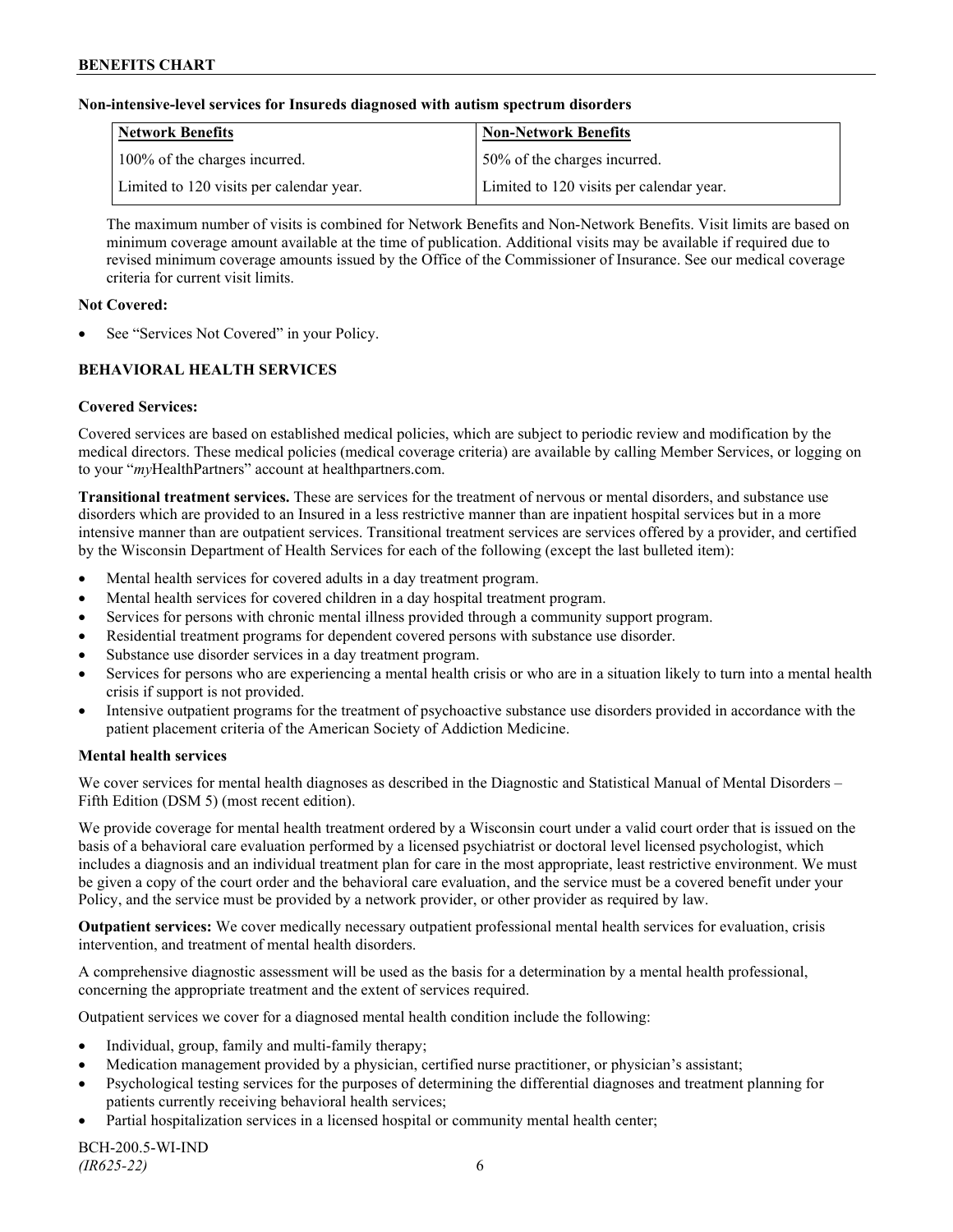- Psychotherapy and nursing services provided in the home if authorized by us; and
- Treatment for gender dysphoria.

| Network Benefits              | <b>Non-Network Benefits</b>  |
|-------------------------------|------------------------------|
| 100% of the charges incurred. | 50% of the charges incurred. |

## **Group therapy**

| <b>Network Benefits</b>       | <b>Non-Network Benefits</b>  |
|-------------------------------|------------------------------|
| 100% of the charges incurred. | 50% of the charges incurred. |

# **Inpatient services, including mental health residential treatment services:** We cover the following:

- Medically necessary inpatient services in a hospital or licensed residential treatment facility and professional services for treatment of mental health disorders. Medical stabilization is covered under inpatient hospital services in the "Hospital and Skilled Nursing Facility Services" section.
- Medically necessary mental health residential treatment service. This care must be authorized by us and provided by a hospital or residential behavioral health treatment facility licensed by the local state or Department of Health and Human Services. Services not covered under this benefit include halfway houses, group homes, extended care facilities, shelter services, correctional services, detention services, group residential services, foster care services and wilderness programs.

| Network Benefits              | Non-Network Benefits         |
|-------------------------------|------------------------------|
| 100% of the charges incurred. | 50% of the charges incurred. |

**Transitional treatment services:** We cover transitional treatment services described above for treatment of mental and nervous disorders**.**

| Network Benefits              | Non-Network Benefits         |
|-------------------------------|------------------------------|
| 100% of the charges incurred. | 50% of the charges incurred. |

# **Substance use disorder (SUD) treatment services**

We cover medically necessary services for assessments by a licensed alcohol and drug counselor and treatment of substance use disorders as defined in the latest edition of the DSM 5.

**Outpatient services:** We cover medically necessary outpatient professional services for diagnosis and treatment of substance use disorders. Substance use disorder treatment services must be provided by a program licensed by the local Department of Health Services.

Outpatient services we cover for a diagnosed substance use disorder include the following:

- Individual, group, family, and multi-family therapy provided in an office setting; and
- Opiate replacement therapy including methadone and buprenorphine treatment.

| <b>Network Benefits</b>       | <b>Non-Network Benefits</b>   |
|-------------------------------|-------------------------------|
| 100% of the charges incurred. | 150% of the charges incurred. |

**Inpatient services:** We cover the following:

- Medically necessary inpatient services in a hospital or a licensed residential primary treatment center.
- Services provided in a hospital that is licensed by the local state and accredited by Medicare; and
- Detoxification services in a hospital or community detoxification facility if it is licensed by the local Department of Health Services.

| <b>Network Benefits</b>       | <b>Non-Network Benefits</b>  |
|-------------------------------|------------------------------|
| 100% of the charges incurred. | 50% of the charges incurred. |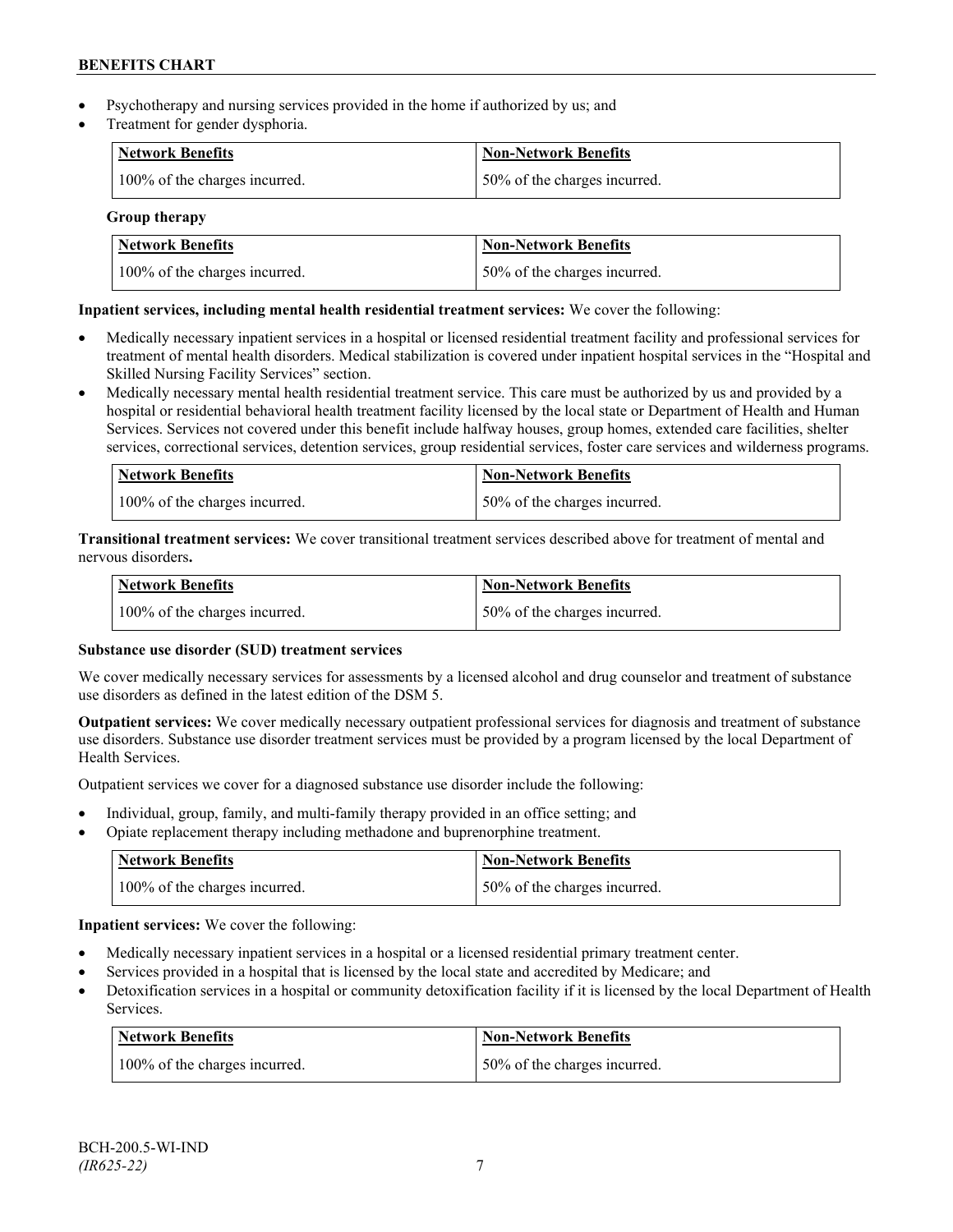**Transitional treatment services:** We cover transitional treatment services described above for treatment of substance use disorder.

| Network Benefits              | <b>Non-Network Benefits</b>  |
|-------------------------------|------------------------------|
| 100% of the charges incurred. | 50% of the charges incurred. |

**Out of area services for Wisconsin students:** If a dependent child is a student located in a school in Wisconsin, but outside of our service area, we cover mental health and substance use disorder services as required under Wisconsin Statute 609.655.

- The student may have a clinical assessment from a local, non-network mental health or substance use disorder treatment provider at the network benefit level when prior authorized by us.
- If outpatient services are recommended in the clinical assessment, five outpatient visits from a non-network provider will be covered at the network benefit level.
- Our Medical Director will determine the need for continuing treatment by the non-network provider; additional visits may be approved.
- Coverage for the outpatient services will not be provided if the recommended treatment would keep the student from attending school on a regular basis or if the student is no longer attending the school full-time.

This benefit is subject to the limitations shown in this "Behavioral Health Services" section.

| Network Benefits              | Non-Network Benefits         |
|-------------------------------|------------------------------|
| 100% of the charges incurred. | 50% of the charges incurred. |

A dependent child enrolled in a school outside of Wisconsin in not eligible for the benefit.

#### **Not Covered:**

See "Services Not Covered" in your Policy.

# **CHIROPRACTIC SERVICES**

## **Covered Services:**

We cover chiropractic services for rehabilitative care. Chiropractic services are adjustments to any abnormal articulations of the human body, especially those of the spinal column, for the purpose of giving freedom of action to impinged nerves that may cause pain or deranged function.

Massage therapy which is performed in conjunction with other treatment/modalities by a chiropractor, is part of a prescribed treatment plan and is not billed separately is covered.

| <b>Network Benefits</b>       | Non-Network Benefits         |
|-------------------------------|------------------------------|
| 100% of the charges incurred. | 50% of the charges incurred. |

## **Not Covered:**

- Massage therapy for the purpose of comfort or convenience of the Insured.
- See "Services Not Covered" in your Policy.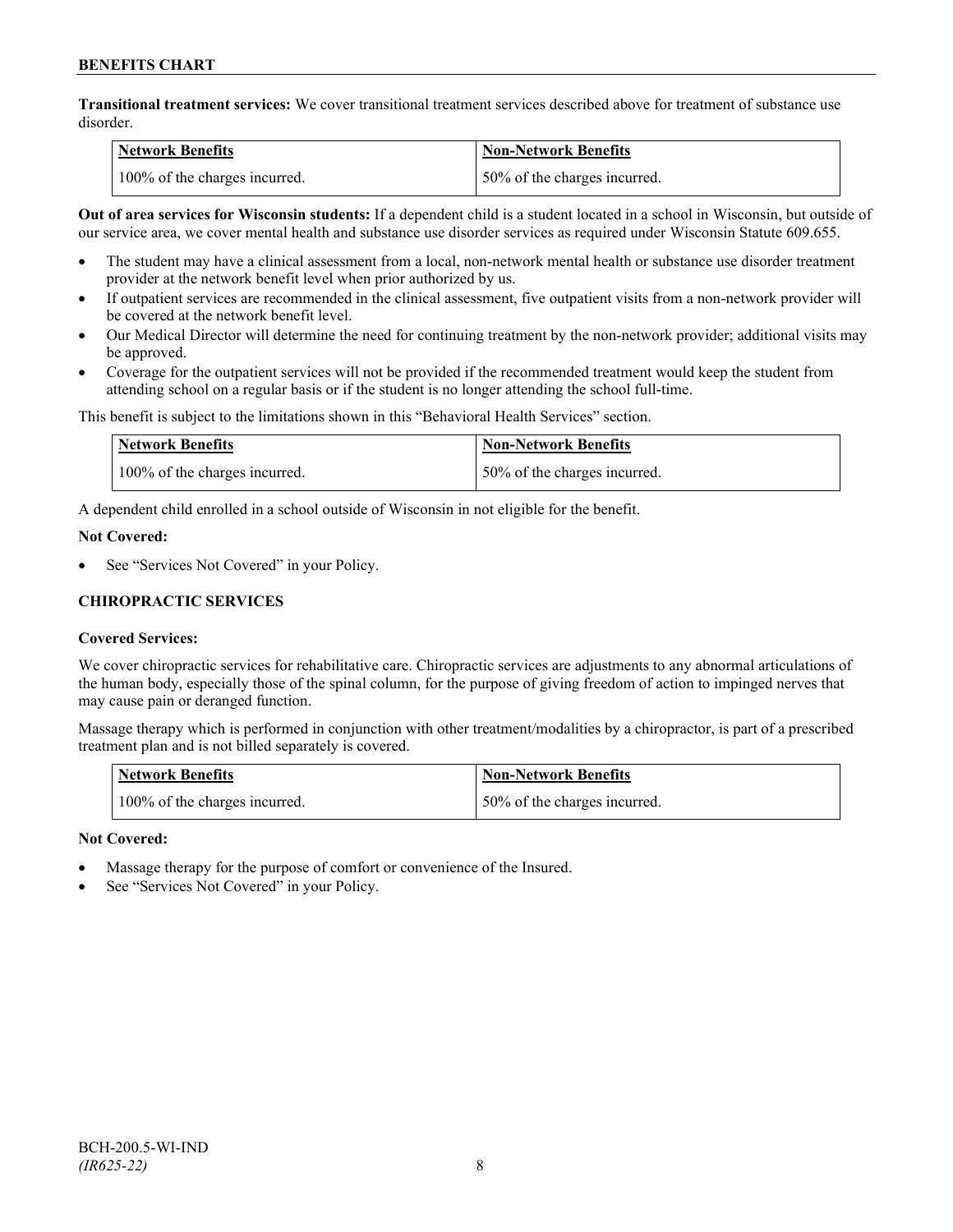# **CLINICAL TRIALS**

## **Covered Services:**

We cover certain routine services if you participate in a Phase I, Phase II, Phase III or Phase IV approved clinical trial that is conducted in relation to the prevention, detection, or treatment of cancer or other life-threatening disease or condition as defined in the Affordable Care Act. Approved clinical trials include (1) federally funded trials when the study or investigation is approved or funded by any of the federal agencies defined in the Public Health Services Act, section 2709 (d) (1) (A); (2) the study or investigation is conducted under an investigational new drug application reviewed by the Food and Drug Administration; and (3) the study or investigation is a drug trial that is exempt from having such an investigational new drug application. We cover routine patient costs for services that would be eligible under the Policy and this Benefits Chart if the service were provided outside of a clinical trial.

| <b>Network Benefits</b>                               | <b>Non-Network Benefits</b>                           |
|-------------------------------------------------------|-------------------------------------------------------|
| Coverage level is same as corresponding Network       | Coverage level is same as corresponding Non-Network   |
| Benefits, depending on type of service provided, such | Benefits, depending on type of service provided, such |
| as Office Visits for Illness or Injury, Inpatient or  | as Office Visits for Illness or Injury, Inpatient or  |
| <b>Outpatient Hospital Services.</b>                  | Outpatient Hospital Services.                         |

#### **Not Covered:**

- The investigative or experimental item, device or service itself.
- Items or services that are provided solely to satisfy data collection and analysis needs and that are not used in the direct clinical management of the patient.
- A service that is clearly inconsistent with widely accepted and established standards of care for a particular diagnosis.
- See "Services Not Covered" in your Policy.

## **DENTAL SERVICES**

#### **Covered Services:**

We cover services as described below.

**Accidental dental services:** We cover services dentally necessary to treat and restore damage done to sound, natural, unrestored teeth as a result of an accidental injury. Coverage is for damage caused by external trauma to face and mouth only, not for cracked or broken teeth, which result from biting or chewing. We cover restorations, root canals, crowns and replacement of teeth lost that are directly related to the accident in which the Insured was involved. We cover initial exams, xrays and palliative treatment including extractions, and other oral surgical procedures directly related to the accident. Subsequent treatment must be initiated within the specified time-frame and must be directly related to the accident. We do not cover restoration and replacement of teeth that are not "sound and natural" at the time of the accident.

Subsequent treatment must be initiated within the specified time-frame and must be directly related to the accident. We do not cover restoration and replacement of teeth that are not "sound and natural" at the time of the accident.

Full mouth rehabilitation to correct occlusion (bite) and malocclusion (misaligned teeth not due to the accident) are not covered.

When an implant-supported dental prosthetic treatment is pursued, benefits are Limited to the amount that would be paid toward the placement of a removable dental prosthetic appliance that could be used in the absence of implant treatment.

| <b>Network Benefits</b>       | <b>Non-Network Benefits</b> |
|-------------------------------|-----------------------------|
| 100% of the charges incurred. | No coverage.                |

For all accidental dental services, treatment and/or restoration must be initiated within six months of the date of the injury. Coverage is Limited to the initial course of treatment and/or initial restoration. Services must be provided within twentyfour months of the date of injury to be covered.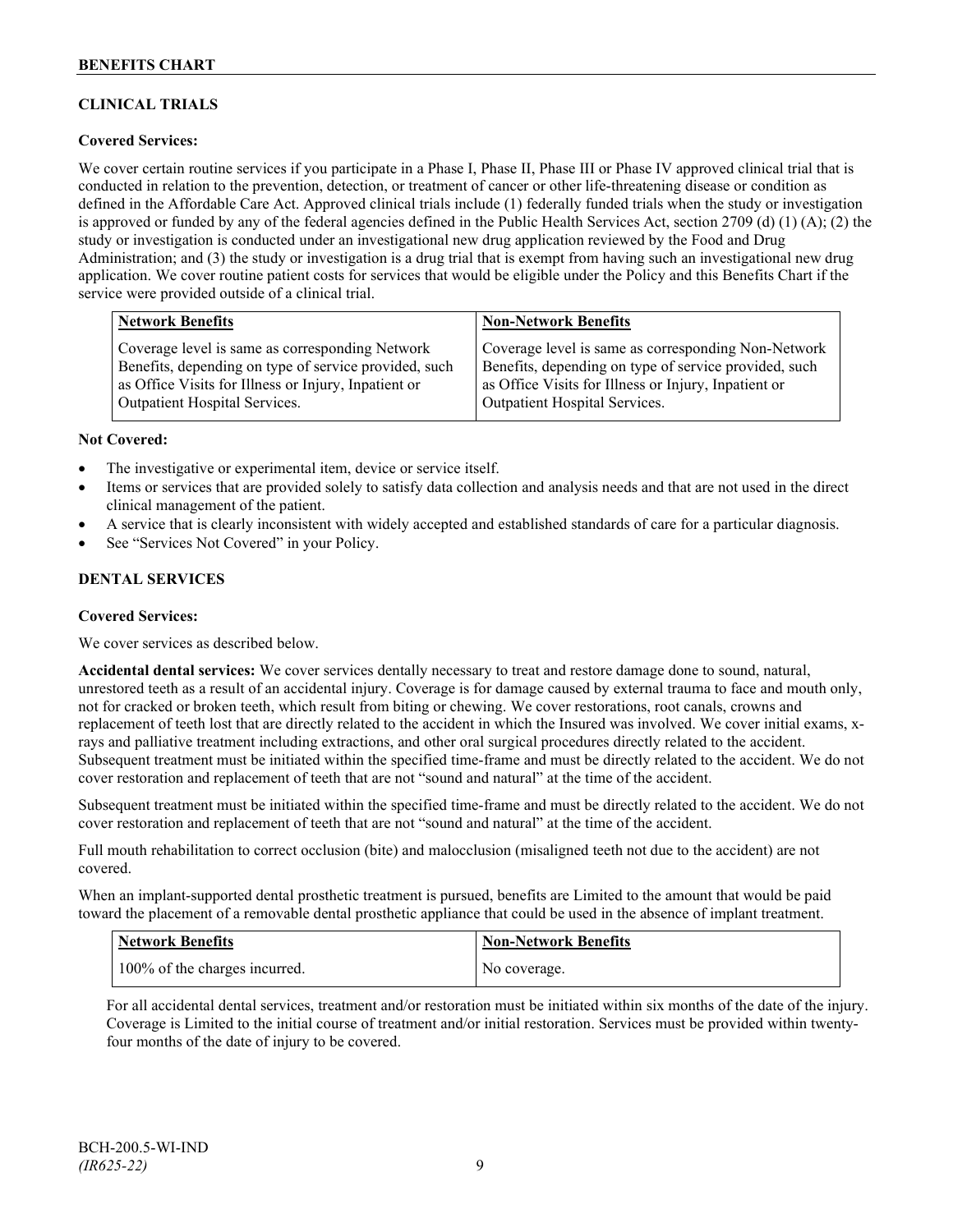#### **Medical referral dental services**

**Medically necessary outpatient dental services:** We cover medically necessary outpatient dental services. Coverage is Limited to dental services required for treatment of an underlying medical condition, e.g., removal of teeth to complete radiation treatment for cancer of the jaw, cysts and lesions.

| Network Benefits              | <b>Non-Network Benefits</b>  |
|-------------------------------|------------------------------|
| 100% of the charges incurred. | 50% of the charges incurred. |

**Medically necessary hospitalization and anesthesia for dental care:** We cover medically necessary hospitalization and anesthesia for dental care. This is Limited to charges incurred by an Insured who: (1) is a child under age 5; (2) is severely disabled; (3) has a medical condition, and requires hospitalization or general anesthesia for dental care treatment; or (4) is a child between ages 5 and 12 and care in dental offices has been attempted unsuccessfully and usual methods of behavior modification have not been successful, or when extensive amounts of restorative care, exceeding 4 appointments, are required.

Coverage is Limited to facility and anesthesia charges. Oral surgeon/dentist professional fees are not covered. The following are examples, though not all-inclusive, of medical conditions which may require hospitalization for dental services: severe asthma, severe airway obstruction or hemophilia. Hospitalization required due to the behavior of the Insured or due to the extent of the dental procedure is not covered.

| Network Benefits              | <b>Non-Network Benefits</b>  |
|-------------------------------|------------------------------|
| 100% of the charges incurred. | 50% of the charges incurred. |

**Medical complications of dental care:** We cover medical complications of dental care. Treatment must be medically necessary care and related to medical complications of non-covered dental care, including complications of the head, neck, or substructures.

| Network Benefits              | <b>Non-Network Benefits</b>  |
|-------------------------------|------------------------------|
| 100% of the charges incurred. | 50% of the charges incurred. |

**Oral surgery:** We cover oral surgery. Coverage is Limited to treatment of medical conditions requiring oral surgery, such as treatment of oral neoplasm, non-dental cysts, fracture of the jaw, trauma of the mouth and jaw, and any other oral surgery procedures provided as medically necessary dental services.

| <b>Network Benefits</b>       | <b>Non-Network Benefits</b>  |
|-------------------------------|------------------------------|
| 100% of the charges incurred. | 50% of the charges incurred. |

**Treatment of cleft lip and cleft palate:** We cover treatment of cleft lip and cleft palate of a dependent child, including orthodontic treatment and oral surgery directly related to the cleft. Dental services which are not required for the treatment of cleft lip or cleft palate are not covered. If a dependent child covered under your Policy is also covered under a dental plan which includes orthodontic services, that dental plan shall be considered primary for the necessary orthodontic services. Oral appliances are subject to the same copayment, conditions and limitations as durable medical equipment.

| <b>Network Benefits</b>                               | <b>Non-Network Benefits</b>                           |
|-------------------------------------------------------|-------------------------------------------------------|
| Coverage level is same as corresponding Network       | Coverage level is same as corresponding Non-Network   |
| Benefits, depending on type of service provided, such | Benefits, depending on type of service provided, such |
| as Office Visits for Illness or Injury, Inpatient or  | as Office Visits for Illness or Injury, Inpatient or  |
| Outpatient Hospital Services.                         | Outpatient Hospital Services.                         |

**Treatment of temporomandibular disorder (TMD) and craniomandibular disorder (CMD):** We cover diagnostic procedures, surgical treatment and non-surgical treatment (including intraoral splint therapy devices) for temporomandibular disorder (TMD) and craniomandibular disorder (CMD), which is medically necessary care. Dental services which are not required to directly treat TMD or CMD are not covered.

| <b>Network Benefits</b>       | <b>Non-Network Benefits</b>  |
|-------------------------------|------------------------------|
| 100% of the charges incurred. | 50% of the charges incurred. |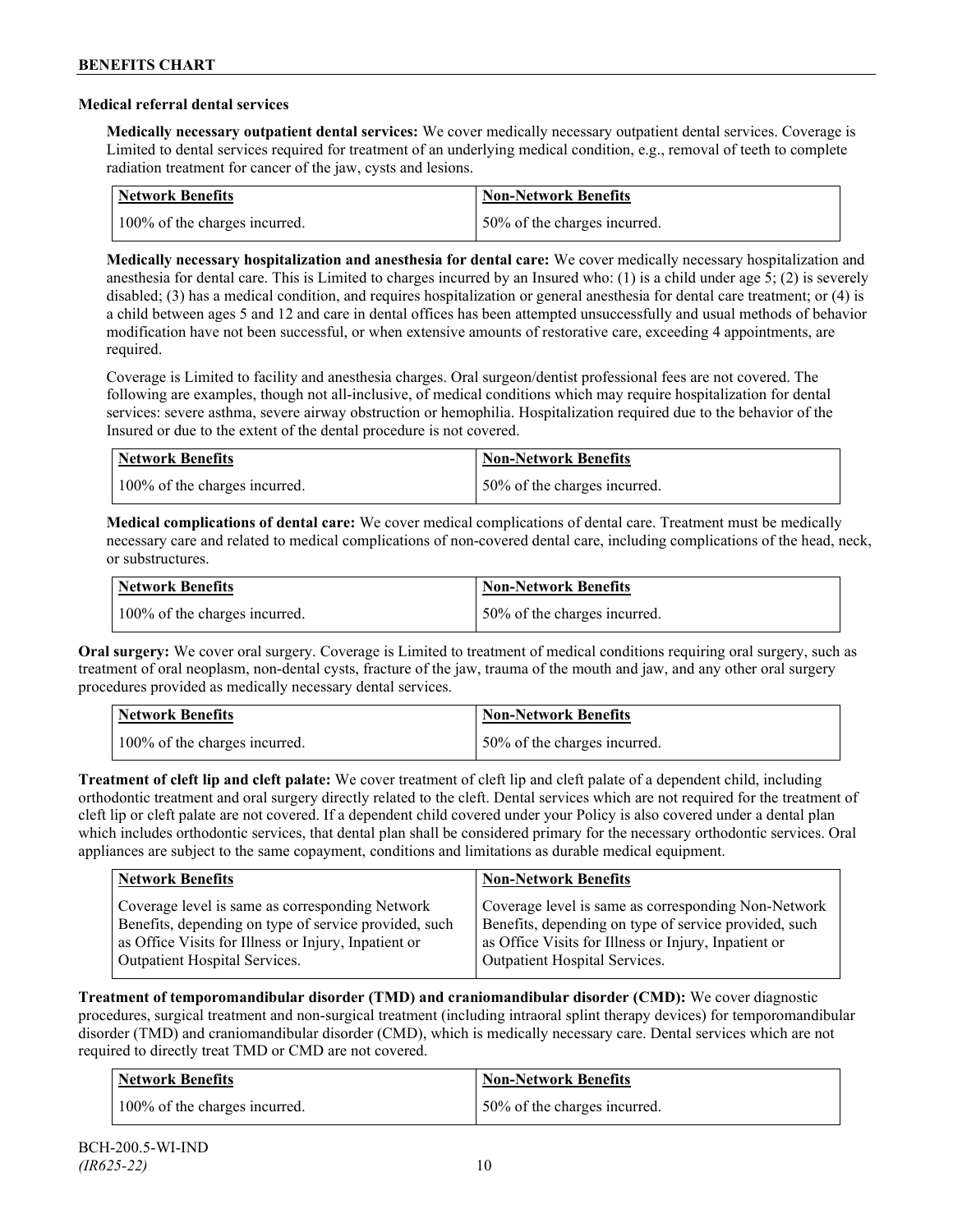# **Not Covered:**

- Dental treatment, procedures or services not listed in this Benefits Chart.
- Accident-related dental services if treatment is: (1) provided to teeth which are not sound and natural; (2) to teeth which have been restored; (3) initiated beyond six months from the date of the injury; (4) received beyond the initial treatment or restoration; or (5) received beyond twenty-four months from the date of injury.
- Accident-related dental services by a Non-Network provider.
- Oral surgery to remove wisdom teeth.
- Orthognathic treatment or procedures and all related services.
- See "Services Not Covered" in your Policy.

# **DIABETIC EQUIPMENT AND SUPPLIES**

#### **Covered Services:**

We cover physician prescribed medically appropriate and necessary drugs and supplies used in the management and treatment of diabetes for members with gestational, Type I or Type II diabetes including durable diabetic equipment and disposable supplies, as described below.

Certain items are only covered if your condition meets our coverage criteria and obtained through an authorized vendor. For more information on what we cover and any prior authorization requirements, call Member Services or log on to your "*my*HealthPartners" account at [healthpartners.com.](http://www.healthpartners.com/)

Insulin and medications for diabetes are covered as outpatient drugs under the "Prescription Drug Services" section.

**Pumps and pump supplies.** These include diabetic insulin pumps, diabetic infusion pumps and infusion pump supplies such as infusion sets, tubing, connectors and syringe reservoirs.

| <b>Network Benefits</b>       | Non-Network Benefits         |
|-------------------------------|------------------------------|
| 100% of the charges incurred. | 50% of the charges incurred. |

## **All other durable equipment and diabetic supplies**

Durable Diabetic Equipment and Supplies. These include continuous glucose monitoring system (CGMS), transmitter, sensors and receivers, diabetic blood glucose monitors and control/calibrating solutions (for checking accuracy or testing equipment and test strips).

Disposable Diabetic Supplies. These are one-time use supplies, including syringes, lancets, lancet devices, blood and urine ketone test strips, and needles.

Certain diabetic supplies and equipment must be purchased at a pharmacy.

| <b>Network Benefits</b>       | <b>Non-Network Benefits</b>  |
|-------------------------------|------------------------------|
| 100% of the charges incurred. | 50% of the charges incurred. |

## **Limitations:**

- No more than a 90-day supply of diabetic supplies are covered and dispensed at a time.
- We require that certain diabetic supplies and equipment be purchased at a pharmacy.
- Diabetic supplies and equipment are limited to certain models and brands.
- Durable medical equipment and supplies must be obtained from or repaired by approved vendors.
- Covered services and supplies are based on established medical policies, which are subject to periodic review and modification by the medical or dental directors. Our medical policy for diabetic supplies includes information on our required models and brands. These medical policies (medical coverage criteria) are available by calling Member Services, or logging on to your "*my*HealthPartners" account at healthpartners.com.

## **Not Covered:**

- Replacement or repair of any covered items, if the items are (i) damaged or destroyed by misuse, abuse or carelessness, (ii) lost; or (iii) stolen.
- Duplicate or similar items.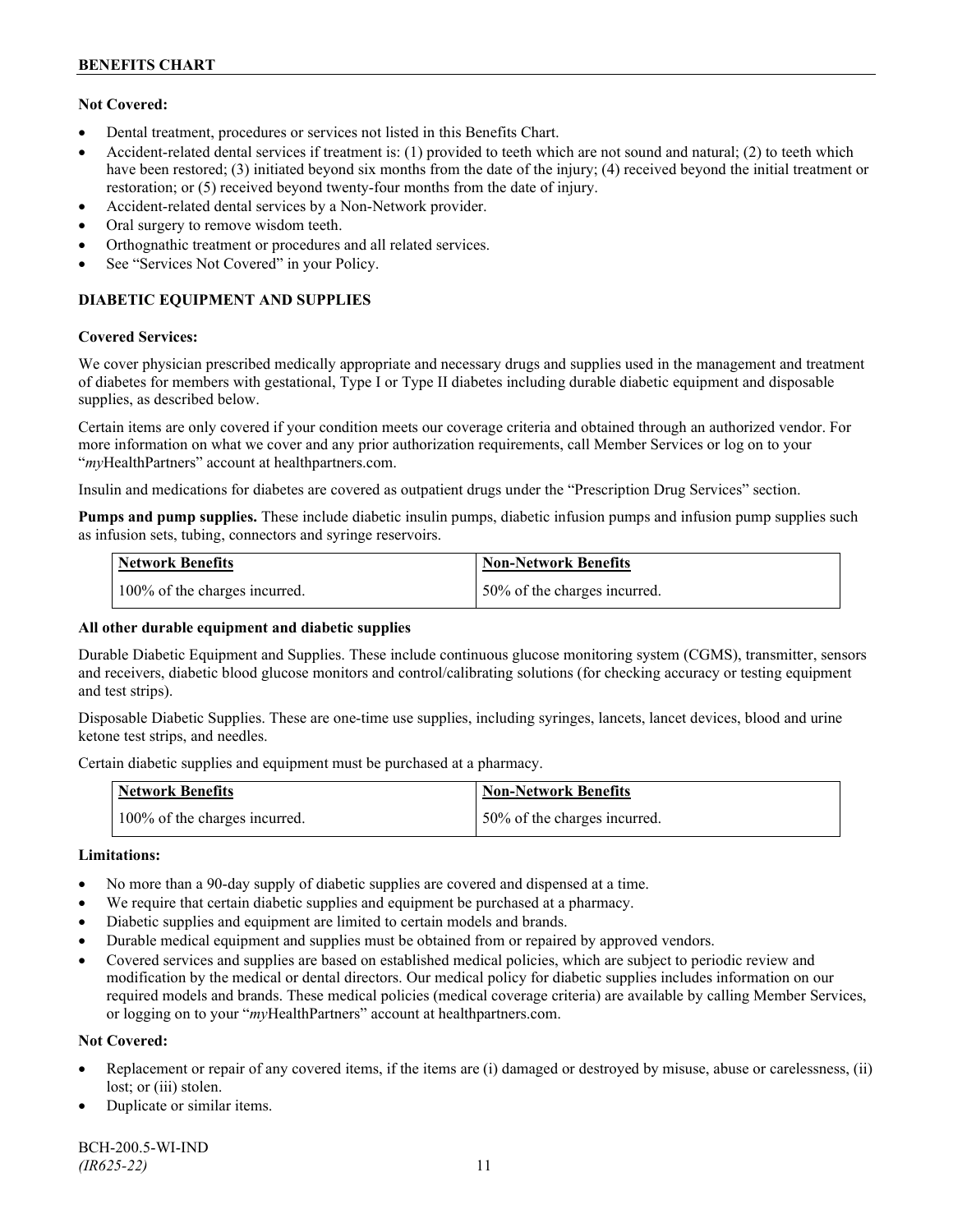- Labor and related charges for repair of any covered items which are more than the cost of replacement by an approved vendor.
- Batteries for monitors and equipment.
- Sales tax, mailing, delivery charges, service call charges.
- See "Services Not Covered" in your Policy.

# **DIAGNOSTIC IMAGING SERVICES**

#### **Covered Services:**

We cover diagnostic imaging, when ordered by a provider and provided in a clinic or outpatient hospital facility.

We cover services provided in a clinic or outpatient hospital facility. To see the benefit level for inpatient hospital or skilled nursing facility services, see benefits under Inpatient Hospital and Skilled Nursing Facility Services.

#### **Outpatient magnetic resonance imaging (MRI) and computed tomography (CT)**

| <b>Network Benefits</b>       | Non-Network Benefits         |
|-------------------------------|------------------------------|
| 100% of the charges incurred. | 50% of the charges incurred. |

#### **All other outpatient diagnostic imaging services**

#### **Services for illness or injury**

| Network Benefits              | <b>Non-Network Benefits</b>  |
|-------------------------------|------------------------------|
| 100% of the charges incurred. | 50% of the charges incurred. |

#### **Preventive services (MRI/CT procedures are not considered preventive)**

Diagnostic imaging services associated with preventive services are covered at the benefit level shown in the "Preventive Services" section of this Benefits Chart.

#### **Not Covered:**

See "Services Not Covered" in your Policy.

# **DURABLE MEDICAL EQUIPMENT, PROSTHETICS, ORTHOTICS AND SUPPLIES**

## **Covered Services:**

We cover equipment and services, as described below.

We cover durable medical equipment and services, prosthetics, orthotics, and supplies, subject to the limitations below, including certain disposable supplies, and enteral feedings.

We cover external hearing aids, cochlear implants, and related treatment prescribed by a physician or by a licensed audiologist for Insureds under 18 years of age who have hearing loss.

We also cover basic hearing aids for Insureds age 18 or older for the correction of a hearing impairment.

Osseointegrated or bone-anchored hearing aids are only covered for Insureds who have hearing loss that is not correctable by any other procedure.

Hearing aids are Limited to one basic, standard hearing aid for each ear every three years.

A basic hearing aid is defined as a hearing device that consists of a microphone, amplifier, volume control, battery and receiver. It does not include upgrades above and beyond the functionality of a basic hearing aid, including, but not Limited to, hearing improvements for group settings, background noise, Bluetooth/remote control functionality, or extended warranties. Charges for upgrades above the cost of a basic, standard hearing aid are not covered.

Diabetic equipment and supplies are covered under the "Diabetic Equipment and Supplies" section.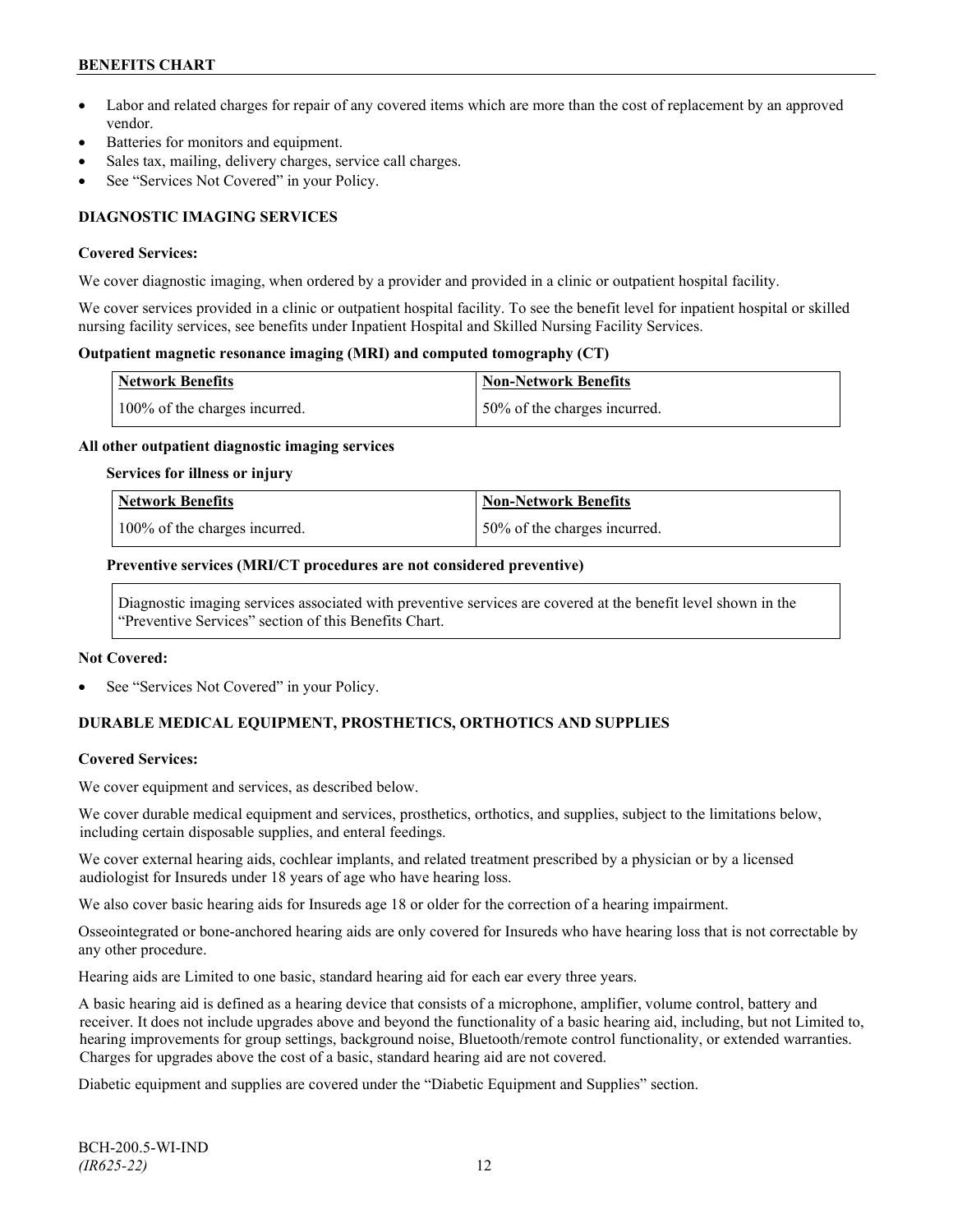| <b>Network Benefits</b>       | <b>Non-Network Benefits</b>  |
|-------------------------------|------------------------------|
| 100% of the charges incurred. | 50% of the charges incurred. |

#### **Special dietary treatment for phenylketonuria (PKU) if it meets our medical coverage criteria**

| Network Benefits              | <b>Non-Network Benefits</b>  |
|-------------------------------|------------------------------|
| 100% of the charges incurred. | 50% of the charges incurred. |

#### **Oral amino acid based elemental formula if it meets our medical coverage criteria**

| <b>Network Benefits</b>       | <b>Non-Network Benefits</b>  |
|-------------------------------|------------------------------|
| 100% of the charges incurred. | 50% of the charges incurred. |

#### **Limitations:**

Coverage of durable medical equipment is Limited by the following.

- Payment will not exceed the cost of an alternate piece of equipment or service that is effective and medically necessary.
- For prosthetic benefits, other than oral appliances for cleft lip and cleft palate, payment will not exceed the cost of an alternate piece of equipment or service that is effective, medically necessary and enables Insureds to conduct standard activities of daily living.
- We reserve the right to determine if an item will be approved for rental vs. purchase.
- We require that certain diabetic supplies and equipment be purchased at a pharmacy.
- Covered services and supplies are based on established medical policies which are subject to periodic review and modification by the medical directors. Our medical policy for diabetic supplies includes information on our required models and brands. These medical policies (medical coverage criteria) are available by calling Member Services, or logging on to your "*my*HealthPartners" account at [healthpartners.com.](http://www.healthpartners.com/)

## **Not Covered:**

Items which are not eligible for coverage include, but are not Limited to:

- Replacement or repair of any covered items, if the items are (i) damaged or destroyed by misuse, abuse or carelessness, (ii) lost; or (iii) stolen.
- Duplicate or similar items.
- Labor and related charges for repair of any covered items which are more than the cost of replacement by an approved vendor.
- Sales tax, mailing, delivery charges, service call charges.
- Items which are primarily educational in nature or for hygiene, vocation, comfort, convenience or recreation.
- Communication aids or devices: equipment to create, replace or augment communication abilities including, but not Limited to, speech processors, receivers, communication boards, or computer or electronic assisted communication.
- Implantable and osseointegrated or bone-anchored hearing aids and their fitting, except as specifically described in this Benefits Chart. This exclusion does not apply to cochlear implants.
- Eyeglasses, contact lenses and their fitting, measurement and adjustment, except as specifically described in this Benefits Chart.
- Hair prostheses (wigs).
- Household equipment which primarily has customary uses other than medical, such as, but not Limited to, exercise cycles, air purifiers, central or unit air conditioners, water purifiers, non-allergenic pillows, mattresses or waterbeds.
- Household fixtures including, but not Limited to, escalators or elevators, ramps, swimming pools and saunas.
- Modifications to the structure of the home including, but not Limited to, wiring, plumbing or charges for installation of equipment.
- Vehicle, car or van modifications including, but not Limited to, hand brakes, hydraulic lifts and car carrier.
- Rental equipment while owned equipment is being repaired by non-contracted vendors, beyond one month rental of medically necessary equipment.
- Other equipment and supplies, including, but not Limited to assistive devices, that we determine are not eligible for coverage.
- See "Services Not Covered" in your Policy.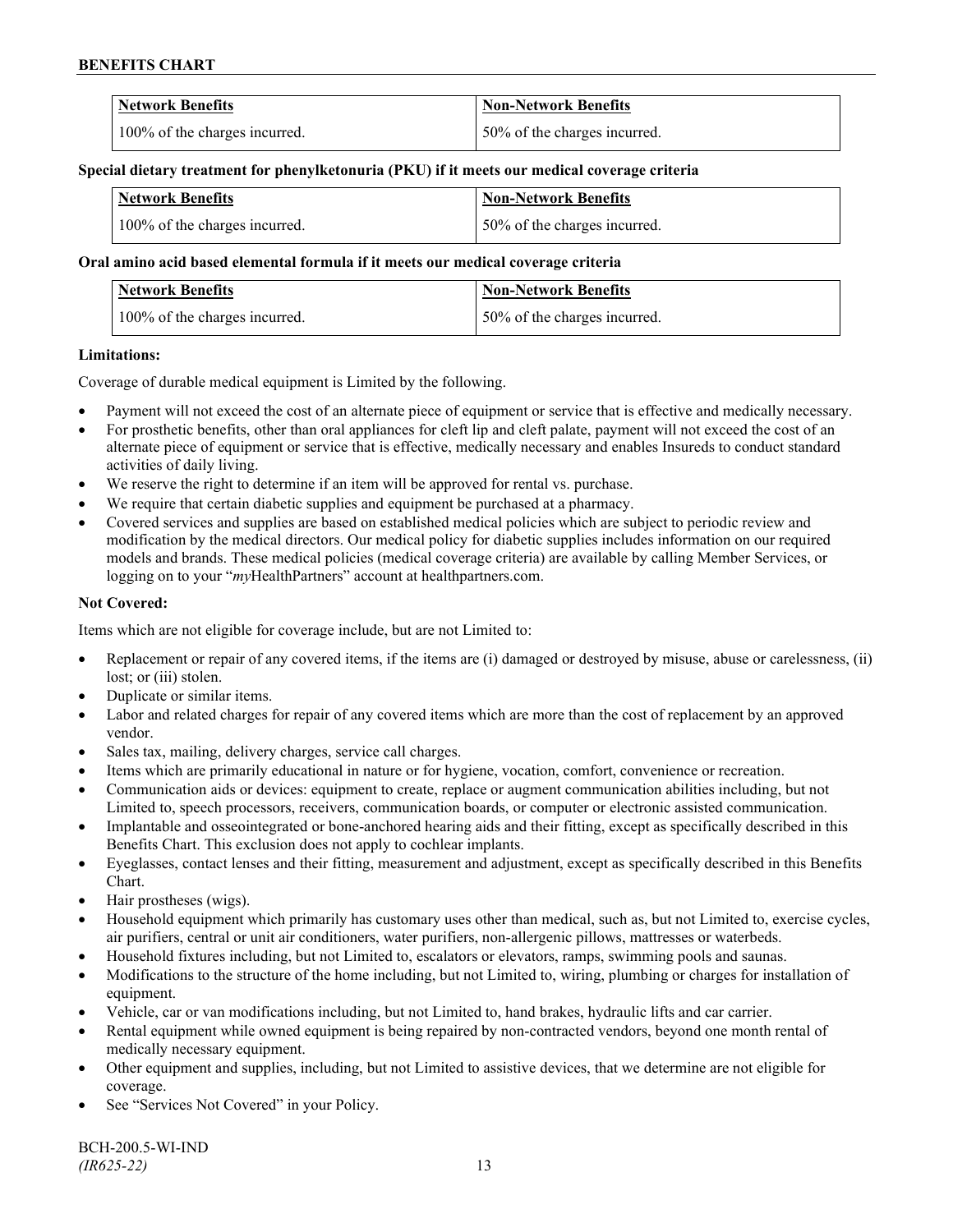## **EMERGENCY AND URGENTLY NEEDED CARE SERVICES**

#### **Covered Services:**

We cover services for emergency care and urgently needed care if the services are otherwise eligible for coverage under your Policy.

**Urgently needed care.** These are services to treat an unforeseen illness or injury that:

- are required in order to prevent a serious deterioration in your health, and
- cannot be delayed until the next available clinic or office hours.

| <b>Network Benefits</b>       | <b>Non-Network Benefits</b>  |
|-------------------------------|------------------------------|
| 100% of the charges incurred. | 50% of the charges incurred. |

**Emergency care.** These are services to treat:

- the sudden, unexpected onset of illness or injury which, if left untreated or unattended until the next available clinic or office hours, would result in hospitalization, or
- a condition requiring professional health services immediately necessary to preserve life or stabilize health.

Emergency care includes emergency services as defined in Division BB, Title I, Section 102 of the Consolidated Appropriations Act of 2021.

When reviewing claims for coverage of emergency services, our medical director will take into consideration a reasonable layperson's belief that the circumstances required immediate medical care that could not wait until the next working day or next available clinic appointment.

#### **Emergency care in a hospital emergency room, including professional services of a physician**

| <b>Network Benefits</b>       | <b>Non-Network Benefits</b> |
|-------------------------------|-----------------------------|
| 100% of the charges incurred. | See Network Benefits.       |

#### **Inpatient emergency care in a hospital**

| Network Benefits              | <b>Non-Network Benefits</b> |
|-------------------------------|-----------------------------|
| 100% of the charges incurred. | See Network Benefits.       |

#### **Not Covered:**

See "Services Not Covered" in your Policy.

# **GENE THERAPY**

#### **Covered Services:**

We cover gene therapy treatment that meets our current medical coverage criteria.

| <b>Network Benefits</b>                                                                                                                                                                          | <b>Non-Network Benefits</b> |
|--------------------------------------------------------------------------------------------------------------------------------------------------------------------------------------------------|-----------------------------|
| Coverage level is same as corresponding Network<br>Benefit, depending on type of service provided, such as<br>Office Visits for Illness or Injury, Inpatient or<br>Outpatient Hospital Services. | No coverage.                |

#### **Limitations:**

- Gene therapy must be provided by a designated provider.
- Specific types of gene therapy are Limited to therapies and conditions specified in our medical coverage criteria.

## **Not Covered:**

See "Services Not Covered" in your Policy.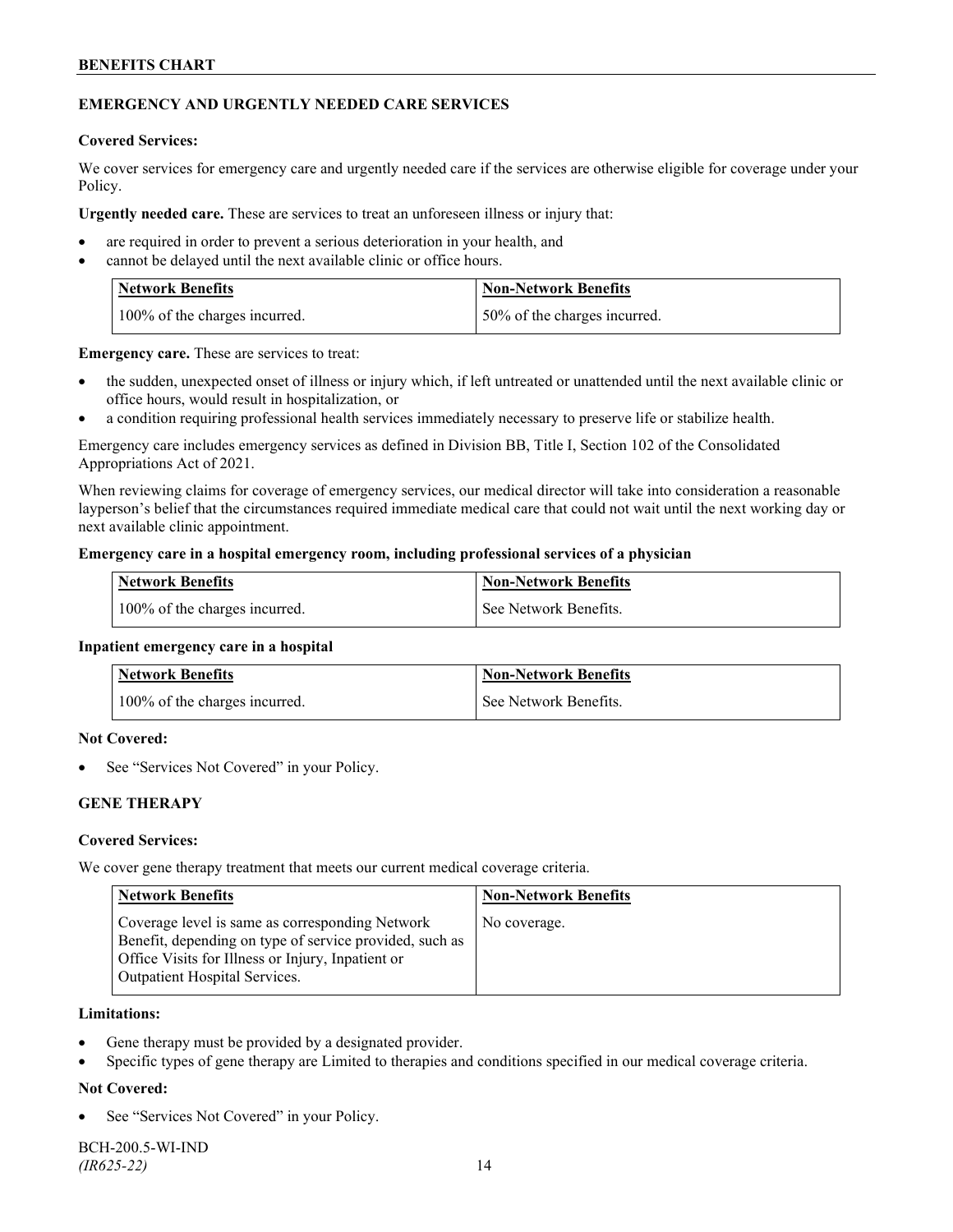# **HEALTH EDUCATION**

#### **Covered Services:**

We cover education for preventive services and education for the management of chronic health problems (such as diabetes).

| Network Benefits                                            | <b>Non-Network Benefits</b>  |
|-------------------------------------------------------------|------------------------------|
| 100% of the charges incurred.<br>Deductible does not apply. | 50% of the charges incurred. |

#### **Not Covered:**

See "Services Not Covered" in your Policy.

## **HOME-BASED COMPREHENSIVE HEALTH RISK ASSESSMENT**

#### **Covered Services:**

If you meet our criteria for coverage, you may qualify for our home-based comprehensive health risk assessment program. The program covers a health assessment with a designated nurse practitioner.

| Network Benefits                                            | <b>Non-Network Benefits</b> |
|-------------------------------------------------------------|-----------------------------|
| 100% of the charges incurred.<br>Deductible does not apply. | No coverage.                |

#### **Not Covered:**

See "Services Not Covered" in your Policy.

## **HOME HEALTH SERVICES**

## **Covered Services:**

We cover skilled nursing services, physical therapy, occupational therapy, speech therapy, respiratory therapy and other therapeutic services, non-routine prenatal and routine postnatal well child visits (as described in our medical coverage criteria), phototherapy services for newborns, home health aide services and other eligible home health services when provided in your home, if you are homebound (i.e., unable to leave home without considerable effort due to a medical condition). Lack of transportation does not constitute homebound status. For phototherapy services for newborns and high risk prenatal services, supplies and equipment are included.

We cover total parenteral nutrition/intravenous ("TPN/IV") therapy, equipment, supplies and drugs in connection with IV therapy. IV line care kits are covered under Durable Medical Equipment.

We cover palliative care benefits. Palliative care includes symptom management, education and establishing goals of care. We waive the requirement that you be homebound for a Limited number of home visits for palliative care (as shown in this Benefits Chart), if you have a life-threatening, non-curable condition which has a prognosis of survival of two years or less. Additional palliative care visits are eligible under the home health services benefit if you are homebound and meet all other requirements defined in this section.

You do not need to be homebound to receive total parenteral nutrition/intravenous ("TPN/IV") therapy.

Home health services are eligible and covered only when:

- medically necessary; and
- provided as rehabilitative care, terminal care or maternity care; and
- ordered by a physician, and included in the written home care plan.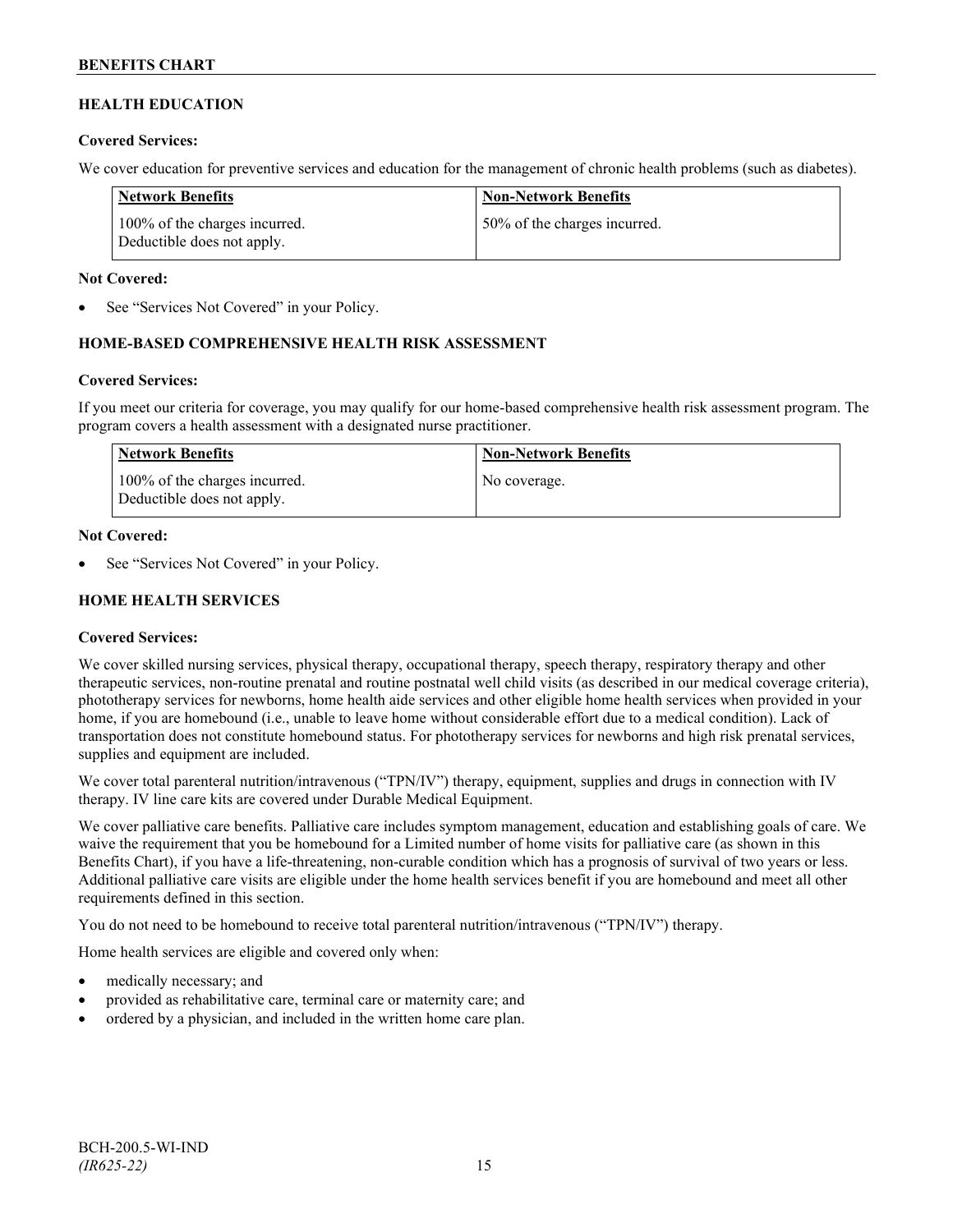**Physical therapy, occupational therapy, speech therapy, respiratory therapy, home health aide services and palliative care**

| Network Benefits              | <b>Non-Network Benefits</b> |
|-------------------------------|-----------------------------|
| 100% of the charges incurred. | No coverage.                |

### **TPN/IV therapy, skilled nursing services, non-routine prenatal/postnatal services and phototherapy**

| <b>Network Benefits</b>       | Non-Network Benefits |
|-------------------------------|----------------------|
| 100% of the charges incurred. | No coverage.         |

Each 24-hour visit (or shifts up to 24-hour visits) equals one visit and counts toward the Maximum visits for all other services shown below. Any visit that lasts less than 24 hours regardless of the length of the visit, will count as one visit toward the Maximum visits for all other services shown below. All visits must be medically necessary and benefit eligible.

#### **Routine postnatal well child visits**

| <b>Network Benefits</b>                                     | <b>Non-Network Benefits</b>  |
|-------------------------------------------------------------|------------------------------|
| 100% of the charges incurred.<br>Deductible does not apply. | 50% of the charges incurred. |

#### **Maximum visits for palliative care:**

If you are eligible to receive palliative care in the home and you are not homebound, there is a maximum of 12 visits per calendar year.

#### **Maximum visits for all services other than palliative care:**

| <b>Network Benefits</b>      | <b>Non-Network Benefits</b> |
|------------------------------|-----------------------------|
| 60 visits per calendar year. | No coverage.                |

The routine postnatal well child visits do not count toward the visit limit.

## **Limitations:**

- Home health services are not provided as a substitute for a primary caregiver in the home or as relief (respite) for a primary caregiver in the home. We will not reimburse family members or residents in your home for the above services.
- A service shall not be considered a skilled nursing service merely because it is performed by, or under the direct supervision of, a licensed nurse. Where a service (such as tracheotomy suctioning or ventilator monitoring) or like services, can be safely and effectively performed by a non-medical person (or self-administered), without the direct supervision of, a licensed nurse, the service shall not be regarded as a skilled nursing service, whether or not a skilled nurse actually provides the service. The unavailability of a competent person to provide a non-skilled service shall not make it a skilled service when a skilled nurse provides it. Only the skilled nursing component of so-called "blended" services (i.e. services which include skilled and non-skilled components) are covered under this Benefits Chart.

#### **Not Covered:**

- Home Health Services by a Non-Network provider.
- Financial or legal counseling services.
- Housekeeping or meal services in your home.
- Private duty nursing services.
- Services provided by a family member or enrollee, or a resident in the enrollee's home.
- Vocational rehabilitation and recreational or educational therapy. Recreation therapy is therapy provided solely for the purpose of recreation, including, but not Limited to: (a) requests for physical therapy or occupational therapy to improve athletic ability, and (b) braces or guards to prevent sports injuries.
- See "Services Not Covered" in your Policy.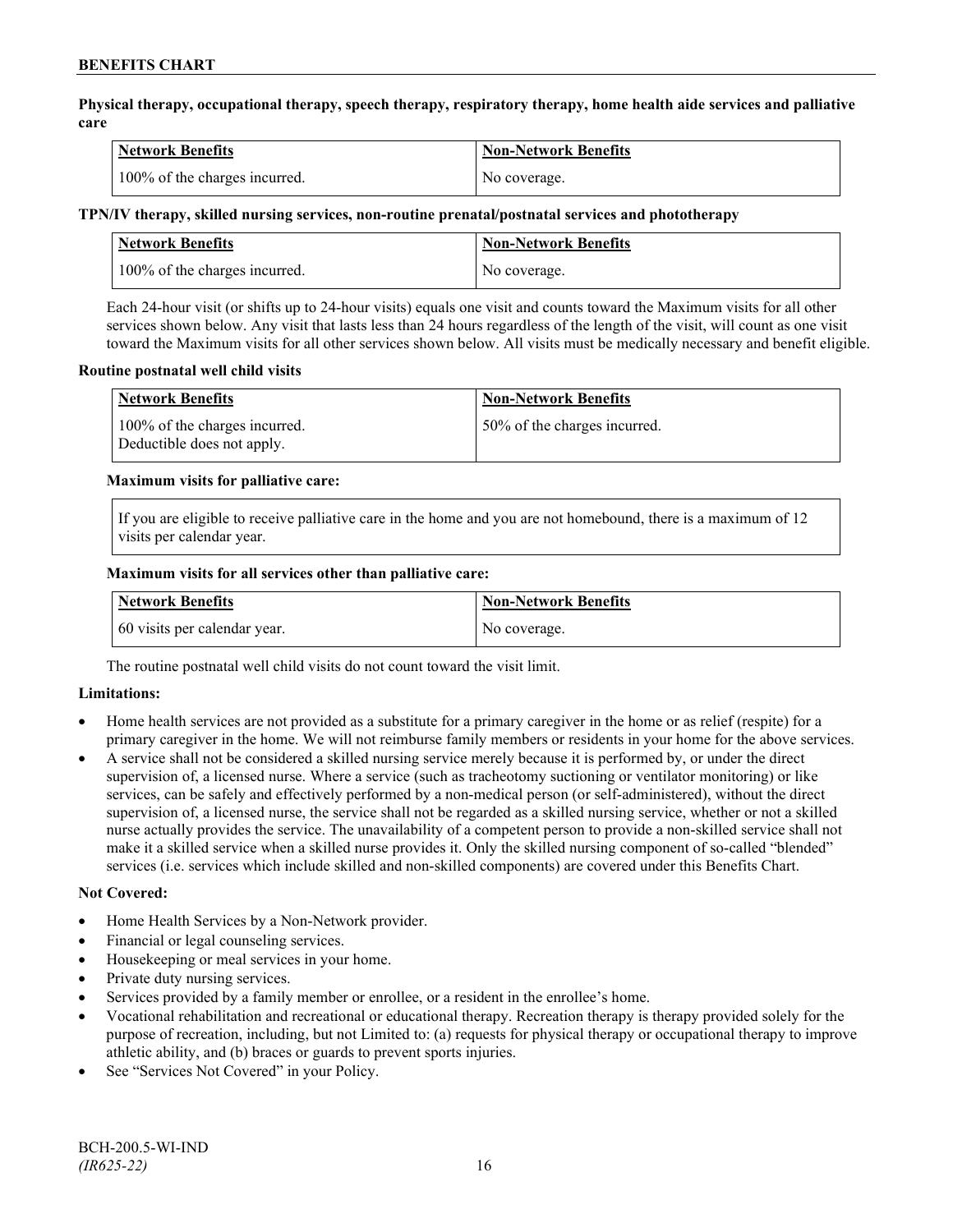# **HOME HOSPICE SERVICES**

#### **Applicable Definitions:**

**Part-time.** This is up to two hours of service per day, more than two hours is considered continuous care.

**Continuous Care.** This is from two to twelve hours of service per day provided by a registered nurse, licensed practical nurse, or home health aide, during a period of crisis in order to maintain a terminally ill patient at home.

**Appropriate Facility.** This is a nursing home, hospice residence, or other inpatient facility.

**Custodial Care Related to Hospice Services.** This means providing assistance in the activities of daily living and the care needed by a terminally ill patient which can be provided by primary caregiver (i.e., family member or friend) who is responsible for the patient's home care.

#### **Covered Services:**

**Home hospice program:** We cover the services described below if you are terminally ill and accepted as a home hospice program participant. You must meet the eligibility requirements of the program, and elect to receive services through the home hospice program. The services will be provided in your home, with inpatient care available when medically necessary as described below. If you elect to receive hospice services, you do so in lieu of curative treatment for your terminal illness for the period you are enrolled in the home hospice program.

**Eligibility:** In order to be eligible to be enrolled in the home hospice program, you must: (1) be a terminally ill patient (prognosis of six months or less); (2) have chosen a palliative treatment focus (i.e., emphasizing comfort and supportive services rather than treatment attempting to cure the disease or condition); and (3) continue to meet the terminally ill prognosis as reviewed by our medical director or his or her designee over the course of care. You may withdraw from the home hospice program at any time.

**Eligible services:** Hospice services include the following services provided in accordance with an approved hospice treatment plan:

- Home Health Services:
	- o Part-time care provided in your home by an interdisciplinary hospice team (which may include a physician, nurse, social worker, and spiritual counselor) and medically necessary home health services are covered.
	- o One or more periods of continuous care in your home or in a setting which provides day care for pain or symptom management, when medically necessary, will be covered.
- Inpatient Services: We cover medically necessary inpatient services.
- Other Services:
	- Respite care is covered for care in your home or in an appropriate facility, to give your primary caregivers (i.e., family members or friends) rest and/or relief when necessary in order to maintain a terminally ill patient at home*.*
	- o Medically necessary medications for pain and symptom management.
	- o Semi-electric hospital beds and other durable medical equipment are covered.
	- o Emergency and non-emergency care is covered.

| <b>Network Benefits</b>       | <b>Non-Network Benefits</b> |
|-------------------------------|-----------------------------|
| 100% of the charges incurred. | No coverage.                |

Respite care is Limited to 5 days per episode, and respite care and continuous care combined are Limited to 30 days.

## **Not Covered:**

- Home Hospice Services by a Non-Network provider.
- Financial or legal counseling services.
- Housekeeping or meal services in your home.
- Custodial or maintenance care related to hospice services, whether provided in the home or in a nursing home.
- Any service not specifically described as covered services under this home hospice services benefits.
- Any services provided by members of your family or residents in your home.
- See "Services Not Covered" in your Policy.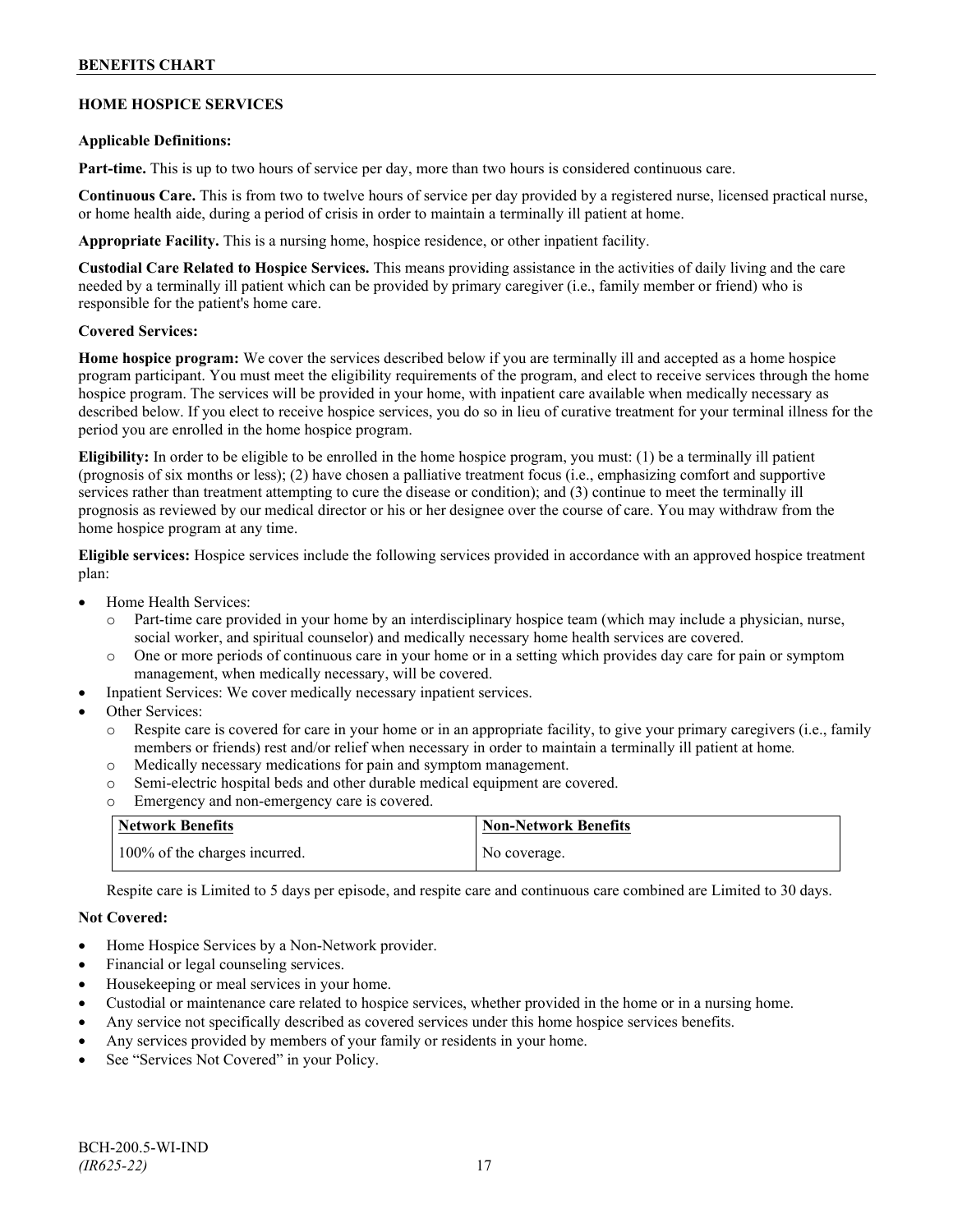# **HOSPITAL AND SKILLED NURSING FACILITY SERVICES**

#### **Covered Services:**

We cover services as described below.

#### **Medical or surgical hospital services**

**Inpatient hospital services:** We cover the following medical or surgical services, for the treatment of acute illness or injury, which require the level of care only provided in an acute care facility. These services must be authorized by a physician.

Inpatient hospital services include: room and board; the use of operating or maternity delivery rooms; intensive care facilities; newborn nursery facilities; general nursing care, anesthesia, laboratory and diagnostic imaging services, radiation therapy, physical therapy, prescription drugs or other medications administered during treatment, blood and blood products (unless replaced), and blood derivatives, and other diagnostic or treatment related hospital services; physician and other professional medical and surgical services provided while in the hospital, including gender confirmation surgery that meets medical coverage criteria.

We cover, following a vaginal delivery, a minimum of 48 hours of inpatient care for the mother and newborn child. We cover, following a caesarean section delivery, a minimum of 96 hours of inpatient care for the mother and newborn child.

Health insurance issuers generally may not, under Federal law, restrict benefits for any hospital length of stay in connection with childbirth for the mother of newborn child to less than 48 hours following a vaginal delivery, or less than 96 hours following a caesarean section. However, Federal law generally does not prohibit the mother's or newborn's attending provider, after consulting with the mother, from discharging the mother or her newborn earlier than 48 hours (or 96 hours as applicable). In any case plans and issuers may not, under Federal law, require that a provider obtain authorization from the plan or the insurance issuer for prescribing a length of stay not in excess of 48 hours (or 96 hours).

| Network Benefits              | <b>Non-Network Benefits</b>  |
|-------------------------------|------------------------------|
| 100% of the charges incurred. | 50% of the charges incurred. |

Each Insured's admission or confinement, including that of a newborn child, is separate and distinct from the admission or confinement of any other Insured.

**Outpatient hospital, ambulatory care or surgical facility services:** We cover the following medical and surgical services, for diagnosis or treatment of illness or injury on an outpatient basis. These services must be authorized by a physician.

Outpatient services include: use of operating rooms, maternity delivery rooms or other outpatient departments, rooms or facilities; and the following outpatient services: general nursing care, anesthesia, laboratory and diagnostic imaging services, radiation therapy, physical therapy, drugs administered during treatment, blood and blood products (unless replaced), and blood derivatives, and other diagnostic or treatment related outpatient services; physician and other professional medical and surgical services provided while an outpatient, including colonoscopies, and gender confirmation surgery that meets medical coverage criteria.

To see the benefit level for diagnostic imaging services, laboratory services and physical therapy, see benefits under Diagnostic Imaging Services, Laboratory Services and Physical Therapy in this Benefits Chart.

| <b>Network Benefits</b>       | <b>Non-Network Benefits</b>  |
|-------------------------------|------------------------------|
| 100% of the charges incurred. | 50% of the charges incurred. |

**Skilled nursing facility care:** We cover room and board, daily skilled nursing and related ancillary services for post-acute treatment and rehabilitative care of illness or injury that meets medical coverage criteria.

| Network Benefits                             | <b>Non-Network Benefits</b>                  |
|----------------------------------------------|----------------------------------------------|
| 100% of the charges incurred.                | 50% of the charges incurred.                 |
| Limited to a 30 day maximum per confinement. | Limited to a 30 day maximum per confinement. |

Each day of services provided under the Network Benefits and Non-Network Benefits, combined, applies toward the maximum shown above.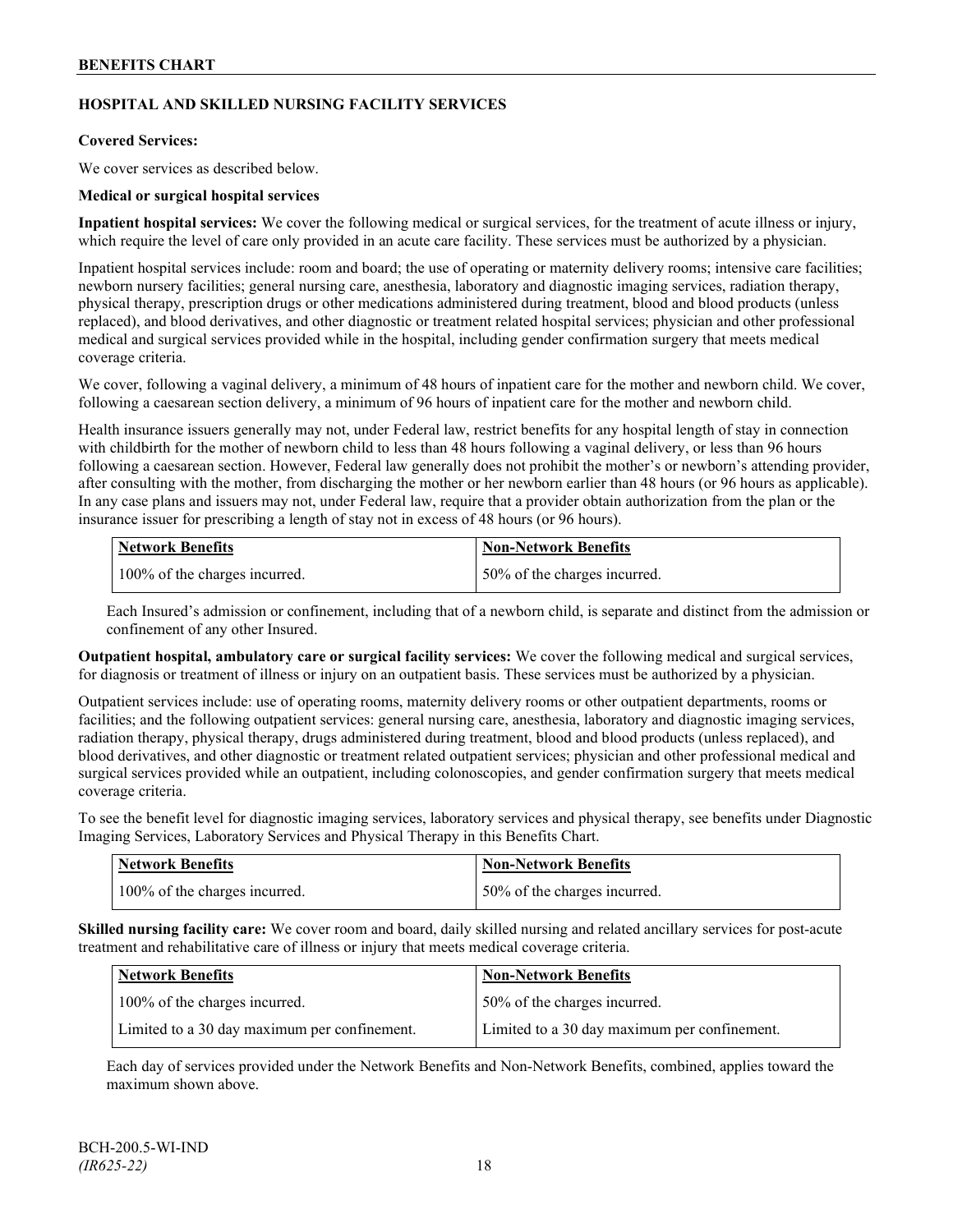## **Not Covered:**

- Services for items for personal convenience, such as television rental, are not covered.
- See "Services Not Covered" in your Policy.

# **INFERTILITY DIAGNOSIS**

#### **Covered Services:**

We cover the diagnosis of infertility. These services include diagnostic procedures and tests provided in connection with an infertility evaluation, office visits and consultations to diagnose infertility.

| Network Benefits              | <b>Non-Network Benefits</b>  |
|-------------------------------|------------------------------|
| 100% of the charges incurred. | 50% of the charges incurred. |

Coverage is Limited to office visits and consultations to diagnose infertility. Treatment is not covered.

#### **Not Covered:**

- Infertility/fertility treatment, including, but not limited to, office visits, laboratory services, diagnostic imaging services, and fertility drugs, reversal of sterilization, and sperm, ova or embryo acquisition, retrieval or storage; however, we do cover office visits and consultations to diagnose infertility.
- Services related to the establishment of surrogate pregnancy and fees for a surrogate. However, pregnancy and maternity services are covered for an Insured under this Benefits Chart, including a surrogate pregnancy.
- See "Services Not Covered" in your Policy.

# **LABORATORY SERVICES**

#### **Covered Services:**

We cover laboratory tests when ordered by a provider and provided in a clinic or outpatient hospital facility. This includes blood tests to detect lead exposure in children between the ages of 6 months and 72 months.

To see the benefit level for inpatient hospital or skilled nursing facility services, see benefits under Inpatient Hospital and Skilled Nursing Facility Services in this Benefits Chart.

**Prostate-specific antigen (PSA) testing.** We cover prostate cancer screening for men 40 years of age or over who are symptomatic or in a high-risk category and for all men 50 years of age or older.

| <b>Network Benefits</b>       | <b>Non-Network Benefits</b>  |
|-------------------------------|------------------------------|
| 100% of the charges incurred. | 50% of the charges incurred. |

#### **All other laboratory services**

#### **Services for illness or injury**

| <b>Network Benefits</b>       | <b>Non-Network Benefits</b>  |
|-------------------------------|------------------------------|
| 100% of the charges incurred. | 50% of the charges incurred. |

## **Preventive services**

Laboratory services associated with preventive services are covered at the benefit level shown in the "Preventive Services" section of this Benefits Chart.

#### **Not Covered:**

See "Services Not Covered" in your Policy.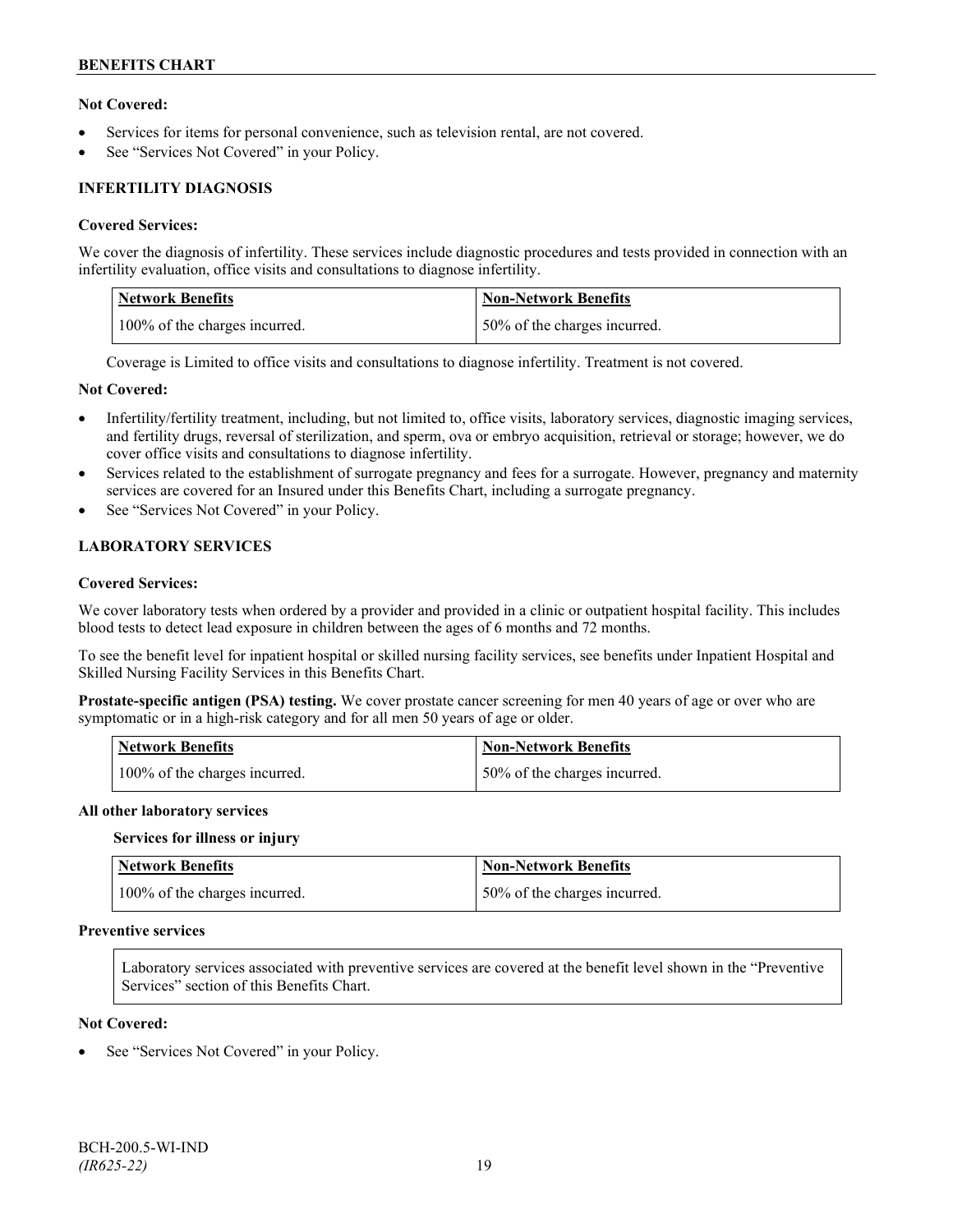# **MASTECTOMY RECONSTRUCTION BENEFIT**

## **Covered Services:**

We cover reconstruction of the breast on which the mastectomy has been performed; surgery and reconstruction of the other breast to produce symmetrical appearance, and prostheses and physical complications of all stages of mastectomy, including lymphedemas.

| <b>Network Benefits</b>                               | <b>Non-Network Benefits</b>                           |
|-------------------------------------------------------|-------------------------------------------------------|
| Coverage level is same as corresponding Network       | Coverage level is same as corresponding Non-Network   |
| Benefits, depending on type of service provided, such | Benefits, depending on type of service provided, such |
| as Office Visits for Illness or Injury, Inpatient or  | as Office Visits for Illness or Injury, Inpatient or  |
| Outpatient Hospital Services.                         | Outpatient Hospital Services.                         |

## **Not Covered:**

See "Services Not Covered" in your Policy.

# **MEDICATION THERAPY DISEASE MANAGEMENT PROGRAM**

## **Covered Services:**

If you meet our criteria for coverage, you may qualify for our Medication Therapy Disease Management Program.

The program covers consultations with a designated Network pharmacist.

Covered services are based on established medical policies, which are subject to periodic review and modification by the medical directors. These medical policies (medical coverage criteria) are available by calling Member Services, or logging on to your "*my*HealthPartners" account at [healthpartners.com.](http://www.healthpartners.com/)

| <b>Network Benefits</b>                                     | <b>Non-Network Benefits</b> |
|-------------------------------------------------------------|-----------------------------|
| 100% of the charges incurred.<br>Deductible does not apply. | No coverage.                |

## **Not Covered:**

See "Services Not Covered" in your Policy.

# **OFFICE VISITS FOR ILLNESS OR INJURY**

## **Covered Services:**

We cover the following when medically necessary: professional medical and surgical services and related supplies, including biofeedback, of physicians and other health care providers; blood and blood products (unless replaced) and blood derivatives.

We cover diagnosis and treatment of illness or injury to the eyes. Where contact or eye glass lenses are prescribed as medically necessary for the post-operative treatment of cataracts or for the treatment of aphakia, acute or chronic corneal pathology or keratoconus, we cover the initial evaluation, lenses and fitting. Insureds must pay for lens replacement beyond the initial pair.

Services received via video, e-visit or telephone are covered under the "Telehealth/Telemedicine Services" section.

## **Office visits**

| Network Benefits              | <b>Non-Network Benefits</b>  |
|-------------------------------|------------------------------|
| 100% of the charges incurred. | 50% of the charges incurred. |

# **Convenience clinics**

| <b>Network Benefits</b>       | <b>Non-Network Benefits</b>  |
|-------------------------------|------------------------------|
| 100% of the charges incurred. | 50% of the charges incurred. |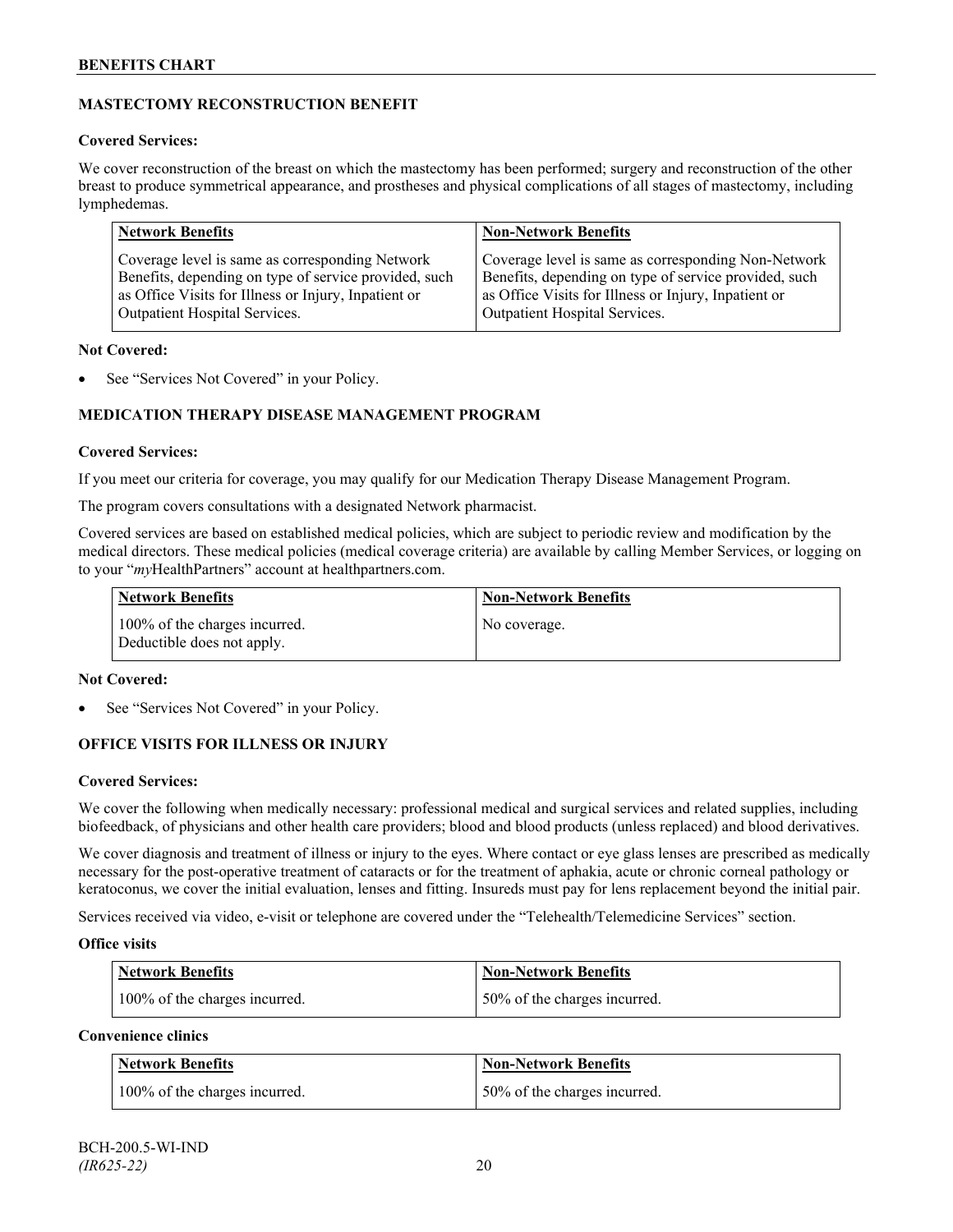# **First three visits with a Primary Care Provider**

| The first three office visits, convenience clinic visits,<br>telephone visits and E-visits combined in a calendar<br>year are not subject to the deductible.                                                     |
|------------------------------------------------------------------------------------------------------------------------------------------------------------------------------------------------------------------|
| If any of the first three visits are Virtuwell visits, they<br>are covered at 100%.                                                                                                                              |
| If any of the first three visits are office visits, they are<br>covered at 100%, subject to a copayment of \$30 per<br>visit.                                                                                    |
| If any of the first three visits are convenience clinic<br>visits, telephone visits or E-visits (other than<br>Virtuwell), they are covered at 100%, subject to a<br>copayment of \$15.                          |
| Then services will be covered at the deductible and<br>coinsurance and/or copayment indicated for office<br>visits, convenience clinic visits, telephone visits and<br>E-visits.                                 |
| Physician services are included; however, office<br>procedure, laboratory, radiology and other ancillary<br>services are not included and will be subject to the<br>deductible and coinsurance and/or copayment. |

# **Injections administered in a physician's office, other than immunizations**

#### **Allergy injections**

| Network Benefits              | Non-Network Benefits         |
|-------------------------------|------------------------------|
| 100% of the charges incurred. | 50% of the charges incurred. |

#### **All other injections**

| Network Benefits              | <b>Non-Network Benefits</b>  |
|-------------------------------|------------------------------|
| 100% of the charges incurred. | 50% of the charges incurred. |

# **Not Covered:**

- Court ordered treatment, except as described in this Benefits Chart. Any resulting court ordered treatment for mental health services will be subject to the Policy's requirement for medical necessity.
- See "Services Not Covered" in your Policy.

# **PEDIATRIC EYEWEAR**

#### **Covered Services:**

We cover pediatric eyewear for children.

Routine eye exams are covered under the "Preventive Services" section.

| Network Benefits              | <b>Non-Network Benefits</b> |
|-------------------------------|-----------------------------|
| 100% of the charges incurred. | No coverage.                |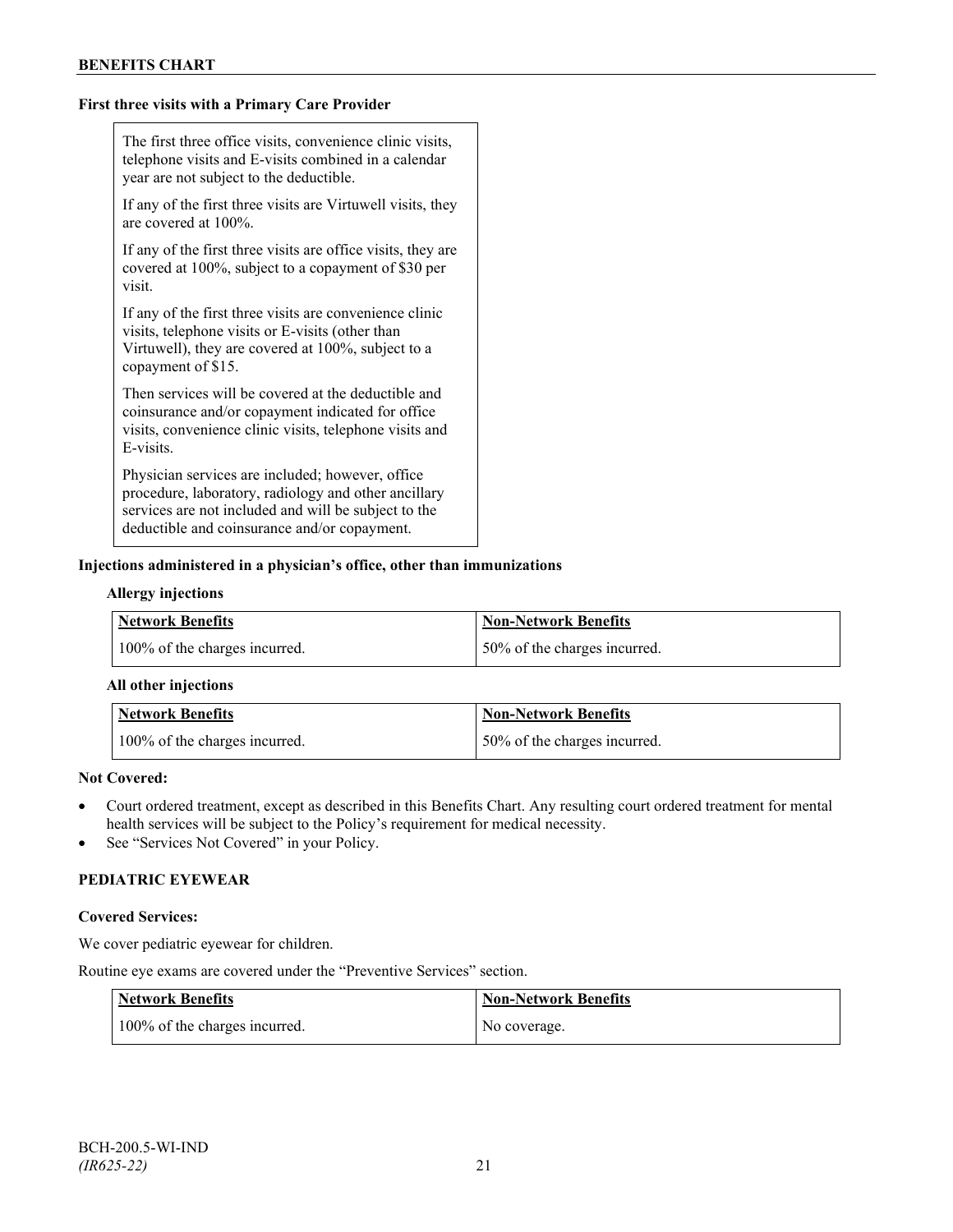# **Limitations:**

- Coverage under this provision will continue until the end of the month in which the child turns 19.
- Limited to one of the following per calendar year:
	- o one pair of eyeglasses including one set of prescription lenses, frames from the designated eyewear collection, and anti scratch coating; or
	- o one pair of non-disposable contact lenses; or
	- o a one year supply of disposable contact lenses.
- Contact lens fittings are limited to two per calendar year.

# **Not Covered:**

- Frames that are not included in the designated eyewear collection are not covered. However, one pair of lenses will be covered if a member chooses frames outside the designated eyewear collection.
- More than one pair of lenses or frames or non-disposable contacts per calendar year, regardless of the reason. This includes replacement of eyeglasses or contact lenses due to loss, breakage, theft, or change in prescription.
- Safety glasses or goggles for sports or vocational reasons.
- Upgrades including, but not limited to, UV protection and no-line multifocal lenses.
- See "Services Not Covered" in your Policy.

# **PHYSICAL THERAPY, OCCUPATIONAL THERAPY, SPEECH THERAPY AND OTHER SPECIFIED THERAPIES**

# **Covered Services:**

We cover the following physical therapy, occupational therapy and speech therapy services:

- Medically necessary rehabilitative care to correct the effects of illness or injury.
- Habilitative services rendered for congenital, developmental or medical conditions which have significantly Limited the successful initiation of normal speech and normal motor development.

Massage therapy which is performed in conjunction with other treatment/modalities by a physical or occupational therapist, is part of a prescribed treatment plan and is not billed separately is covered.

We cover services provided in a clinic. We also cover physical therapy provided in an outpatient hospital facility. To see the benefit level for inpatient hospital or skilled nursing facility services, see benefits under "Inpatient Hospital and Skilled Nursing Facility Services".

# **Rehabilitative care**

| <b>Network Benefits</b>                                                                       | <b>Non-Network Benefits</b>                                                                   |
|-----------------------------------------------------------------------------------------------|-----------------------------------------------------------------------------------------------|
| 100% of the charges incurred.                                                                 | 50% of the charges incurred.                                                                  |
| Physical, Occupational and Speech Therapy are<br>Limited to 20 visits each per calendar year. | Physical, Occupational and Speech Therapy are<br>Limited to 20 visits each per calendar year. |

In addition to the services provided above, we cover a minimum of:

- 20 visits per calendar year for pulmonary rehabilitation therapy,
- 36 visits per calendar year for cardiac rehabilitation therapy,
- 30 visits per calendar year for post-cochlear implant aural therapy,
- 20 visits per calendar year for cognitive rehabilitation therapy.

The maximum number of visits are combined for Network Benefits and Non-Network Benefits.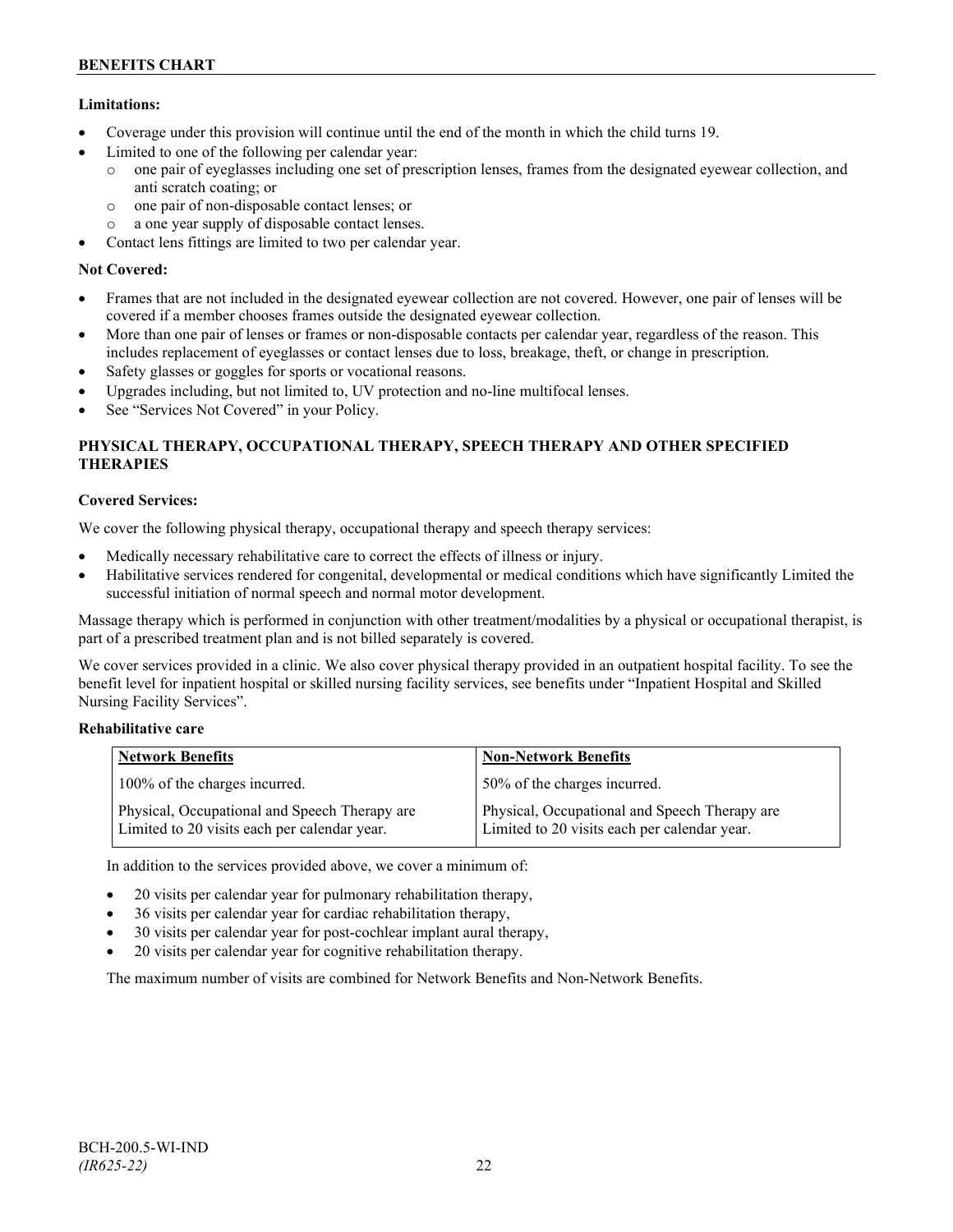# **Habilitative care**

| <b>Network Benefits</b>                                                                       | <b>Non-Network Benefits</b>                                                                   |
|-----------------------------------------------------------------------------------------------|-----------------------------------------------------------------------------------------------|
| 100% of the charges incurred.                                                                 | 50% of the charges incurred.                                                                  |
| Physical, Occupational and Speech Therapy are<br>Limited to 20 visits each per calendar year. | Physical, Occupational and Speech Therapy are<br>Limited to 20 visits each per calendar year. |

The maximum number of visits is combined for Network Benefits and Non-Network Benefits.

#### **Not Covered:**

- Massage therapy for the purpose of comfort or convenience of the Insured.
- See "Services Not Covered" in your Policy.

# **PRESCRIPTION DRUG SERVICES**

#### **Covered Services:**

We cover prescription drugs and medications that can be self-administered or are administered in a physician's office.

#### **For Network Benefits, drugs and medications must be obtained at a network pharmacy.**

#### **If a copayment is required, you must pay one copayment for each 30-day supply, or portion thereof.**

## **Outpatient drugs (except as specified below)**

| <b>Network Benefits</b>                                                                                                                                                                                                                                                                                                                                                      | <b>Non-Network Benefits</b>  |
|------------------------------------------------------------------------------------------------------------------------------------------------------------------------------------------------------------------------------------------------------------------------------------------------------------------------------------------------------------------------------|------------------------------|
| 100% of the charges incurred.                                                                                                                                                                                                                                                                                                                                                | 50% of the charges incurred. |
| In no event will your cost for a formulary insulin drug<br>exceed \$25. Deductible does not apply to formulary<br>insulin drugs.                                                                                                                                                                                                                                             |                              |
| Oral chemotherapy drugs are included on the<br>Specialty Drug List. However, you pay the applicable<br>outpatient drug benefit. As required by Wisconsin law,<br>you will not pay higher cost sharing (deductible,<br>copayment or coinsurance) for orally administered<br>chemotherapy drugs than you pay for injected or<br>intravenously administered chemotherapy drugs. |                              |

#### **Mail order drugs**

| <b>Network Benefits</b>                                                                                                                                                                                                                                                                                                                                                                         | <b>Non-Network Benefits</b>                                                                                |
|-------------------------------------------------------------------------------------------------------------------------------------------------------------------------------------------------------------------------------------------------------------------------------------------------------------------------------------------------------------------------------------------------|------------------------------------------------------------------------------------------------------------|
| For your convenience, you may also get up to a 90-day<br>supply of outpatient prescription drugs that can be self-<br>administered through the designated mail order service.<br>Outpatient drugs ordered through this service are<br>covered at the benefit percent and copayments shown in<br>Outpatient Drugs above.<br>Specialty Drugs are not available through the mail order<br>service. | Mail order drugs are only available through the<br>designated mail order service.<br>See Network Benefits. |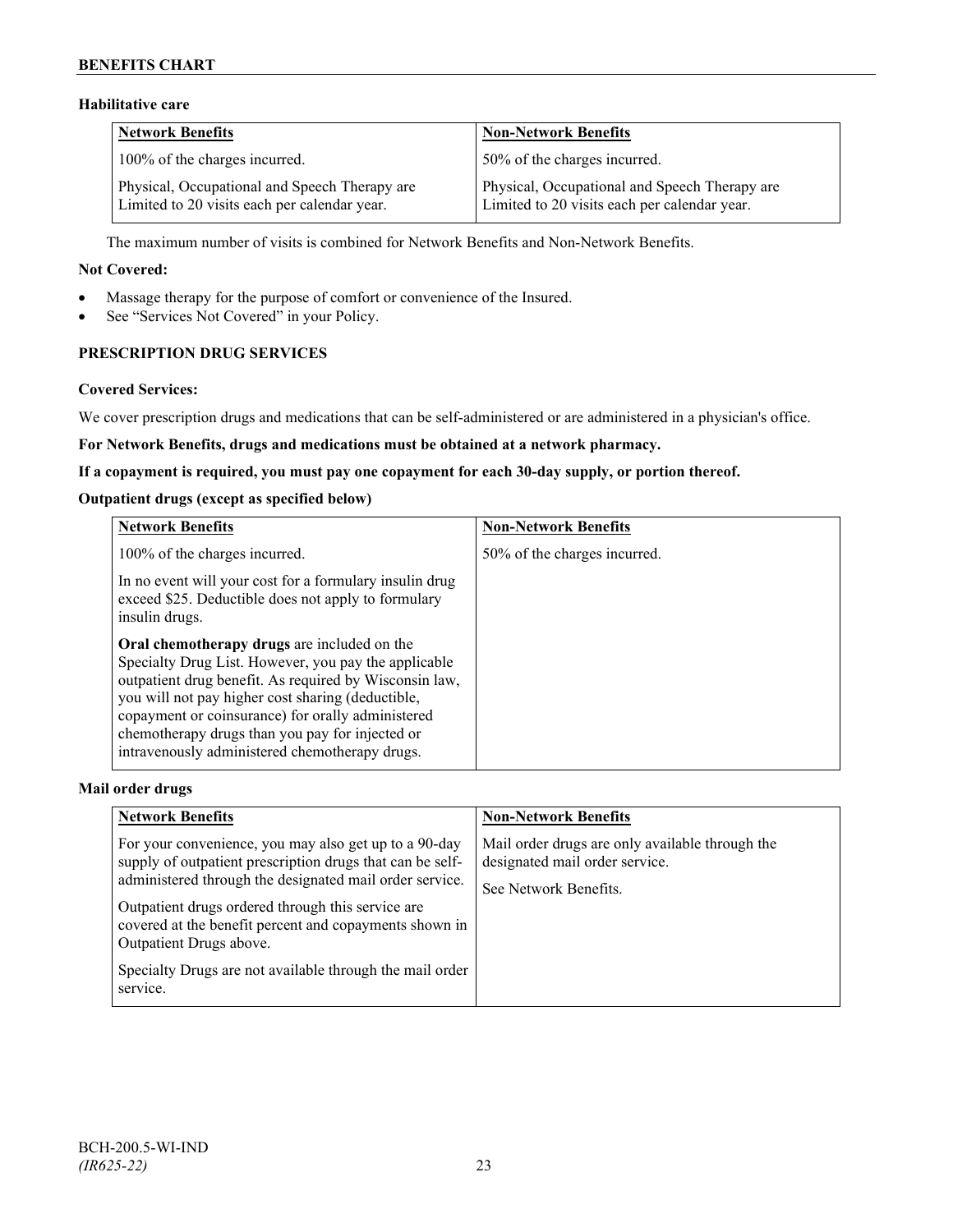#### **Specialty drugs that are self-administered**

| <b>Network Benefits</b>                                                                                                                                                                                                                                                                                                                                                      | <b>Non-Network Benefits</b> |
|------------------------------------------------------------------------------------------------------------------------------------------------------------------------------------------------------------------------------------------------------------------------------------------------------------------------------------------------------------------------------|-----------------------------|
| 100% of the charges incurred.                                                                                                                                                                                                                                                                                                                                                | No coverage.                |
| Oral chemotherapy drugs are included on the<br>Specialty Drug List. However, you pay the applicable<br>outpatient drug benefit. As required by Wisconsin law,<br>you will not pay higher cost sharing (deductible,<br>copayment or coinsurance) for orally administered<br>chemotherapy drugs than you pay for injected or<br>intravenously administered chemotherapy drugs. |                             |

Specialty Drugs are Limited to drugs on the Specialty Drug List and must be obtained from a designated vendor.

#### **Tobacco cessation drugs are covered for all FDA approved tobacco cessation drugs**

| <b>Network Benefits</b>                                     | <b>Non-Network Benefits</b>  |
|-------------------------------------------------------------|------------------------------|
| 100% of the charges incurred.<br>Deductible does not apply. | 50% of the charges incurred. |

## **Contraceptive drugs**

| <b>Network Benefits</b>                                                                                                                                         | <b>Non-Network Benefits</b>  |
|-----------------------------------------------------------------------------------------------------------------------------------------------------------------|------------------------------|
| 100% of the charges incurred for formulary drugs.<br>Deductible does not apply.                                                                                 | 50% of the charges incurred. |
| If a physician requests that a Non-Formulary<br>contraceptive drug be dispensed as written, the drug<br>will be covered at 100%, not subject to the deductible. |                              |

**ACA preventive medications.** We cover preventive medications currently recommended by USPSTF with an A or B rating if they are prescribed by your medical provider and they are listed on our Commercial ACA Preventive Drug List. Preventive medications are subject to periodic review and modification. Changes would be effective in accordance with the federal rules and reflected in our current medical coverage criteria for preventive care services.

| <b>Network Benefits</b>                                     | <b>Non-Network Benefits</b>  |
|-------------------------------------------------------------|------------------------------|
| 100% of the charges incurred.<br>Deductible does not apply. | 50% of the charges incurred. |

#### **Limitations:**

- Certain drugs may require prior authorization as indicated on the Formulary. HealthPartners may require prior authorization for the drug and also the site where the drug will be provided. Certain drugs are subject to our utilization review process and quantity limits.
- Certain non-formulary drugs require prior authorization. In addition, certain drugs may be subject to any quantity limits applied as part of our trial program. The trial drug program applies to new prescriptions for certain drugs which have high toxicity, low tolerance, high costs and/or high potential for waste. Trial drugs are indicated on the formulary and/or the Specialty Drug List. Your first fill of a trial drug may be limited to less than a month supply. If the drug is well tolerated and effective, you will receive the remainder of your first month supply.
- If an Insured requests a brand name drug when there is a generic equivalent, the brand name drug will be covered up to the charge that would apply to the generic drug, minus any required copayment. If a physician requests that a brand name drug be dispensed as written, and we determine the brand name drug is medically necessary, the drug will be paid at the brand name drug benefit.
- We may require Insureds to try over-the-counter (OTC) drug alternatives before approving more costly formulary prescription drugs.
- Unless otherwise specified in the Prescription Drug Services section, you may receive up to a 30-day supply per prescription.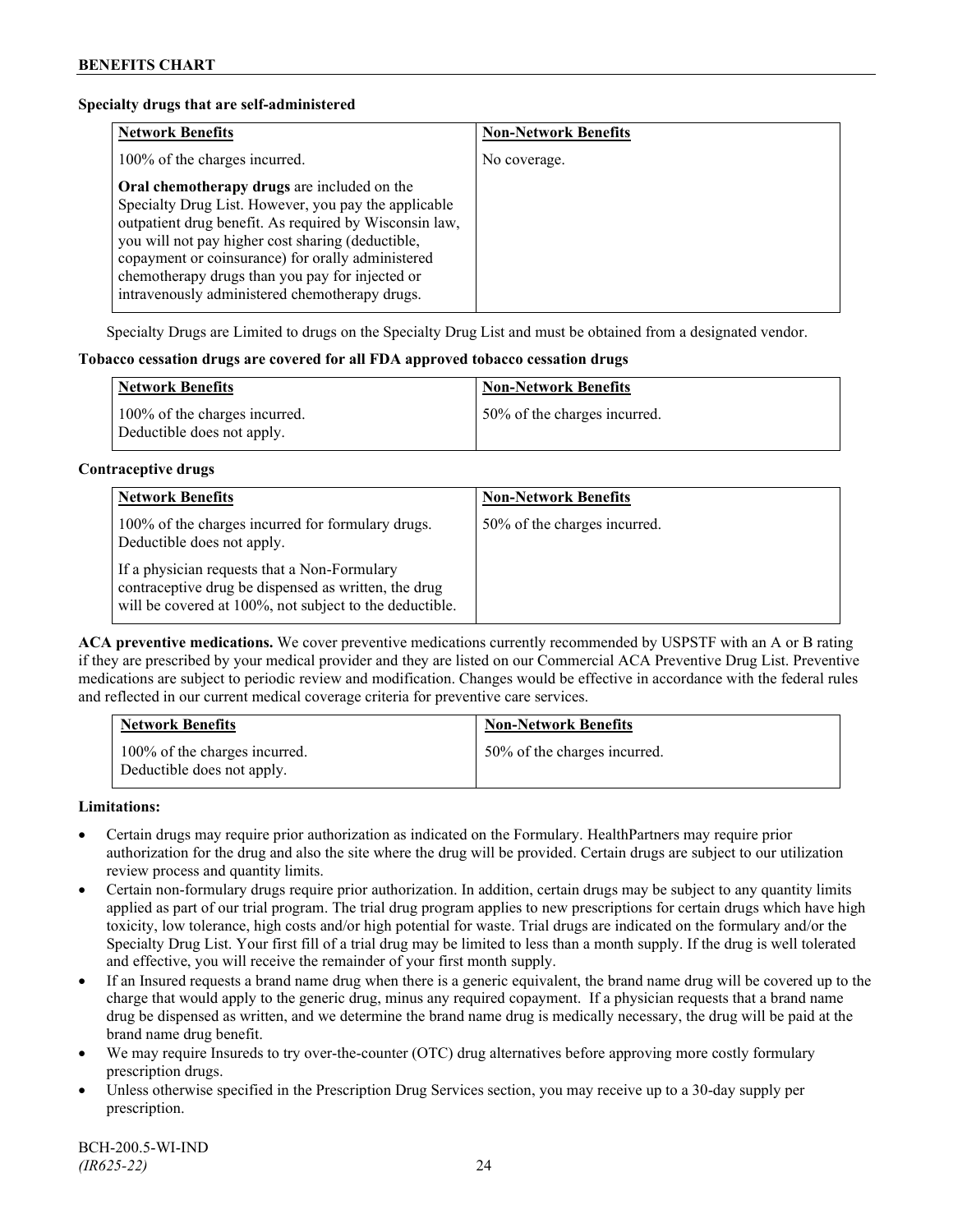- New prescriptions to treat certain chronic conditions are Limited to a 30-day supply.
- A 90-day supply will be covered and dispensed only at pharmacies that participate in our extended day supply program.
- No more than a 30-day supply of Specialty Drugs will be covered and dispensed at a time unless it's a manufacturer supplied drug that cannot be split that supplies the Insured with more than a 30-day supply.

# **Not Covered:**

- Replacement of prescription drugs, medications, equipment and supplies due to loss, damage or theft.
- Nonprescription (over-the-counter) drugs or medications, including, but not Limited to, vitamins, supplements, homeopathic remedies, and non-FDA approved drugs, unless listed on the Formulary and prescribed by a physician or legally authorized health care provider under applicable state and federal law. This exclusion does not include over-thecounter contraceptives for women as allowed under the Affordable Care Act when the Insured obtains a prescription for the item. In addition, if the Insured obtains a prescription, this exclusion does not include aspirin to prevent cardiovascular disease for men and women of certain ages; folic acid supplements for women who may become pregnant; fluoride chemoprevention supplements for children without fluoride in their water source; and iron supplements for children ages 6-12 months who are at risk for anemia.
- All drugs for the treatment of sexual dysfunction.
- All drugs for the treatment of growth deficiency.
- Fertility drugs.
- Medical cannabis.
- Drugs on the Excluded Drug List. The Excluded Drug List includes select drugs within a therapy class that are not eligible for coverage. This includes drugs that may be excluded for certain indications. The Excluded Drug List is available at [healthpartners.com.](http://www.healthpartners.com/)
- Drugs that are newly approved by the FDA until they are reviewed and approved by HealthPartners Pharmacy and Therapeutics Committee.
- Medical devices approved by the FDA will not be covered under the Prescription Drug Services section unless they are on our formulary. Covered medical devices are generally submitted and reimbursed under your medical benefits.
- See "Services Not Covered" in your Policy.

# **PREVENTIVE SERVICES**

## **Applicable Definitions:**

**Routine Preventive Services** are routine healthcare services that include screenings, check-ups and counseling to prevent illness, disease or other health problems before symptoms occur.

**Diagnostic Services** are services to help a provider understand your symptoms, diagnose illness and decide what treatment may be needed. They may be the same services that are listed as preventive services, but they are being used as diagnostic services. Your provider will determine if these services are preventive or diagnostic. These services are not preventive if received as part of a visit to diagnose, manage or maintain an acute or chronic medical condition, illness or injury. When that occurs, unless otherwise indicated below, standard deductibles, copayments or coinsurance apply.

## **Covered Services:**

We cover preventive services that meet any of the requirements under the Affordable Care Act (ACA) shown in the bulleted items below. These preventive services are covered at 100% under the Network Benefits with no deductible, copayments or coinsurance. (If a preventive service is not required by the ACA and it is covered at a lower benefit level, it will be specified below.) Preventive benefits mandated under the ACA are subject to periodic review and modification. Changes would be effective in accordance with the federal rules. Preventive services mandated by the ACA include:

- Evidence-based items or services that have in effect a rating of A or B in the current recommendations of the United States Preventive Services Task Force with respect to the individual;
- Immunizations for routine use in children, adolescents, and adults that have in effect a recommendation from the Advisory Committee on Immunization Practices of the Centers for Disease Control and Prevention with respect to the individual;
- With respect to infants, children, and adolescents, evidence-informed preventive care and screenings provided for in comprehensive guidelines supported by the Health Resources and Services Administration; and
- With respect to women, preventive care and screenings provided for in comprehensive guidelines supported by the Health Resources and Services Administration.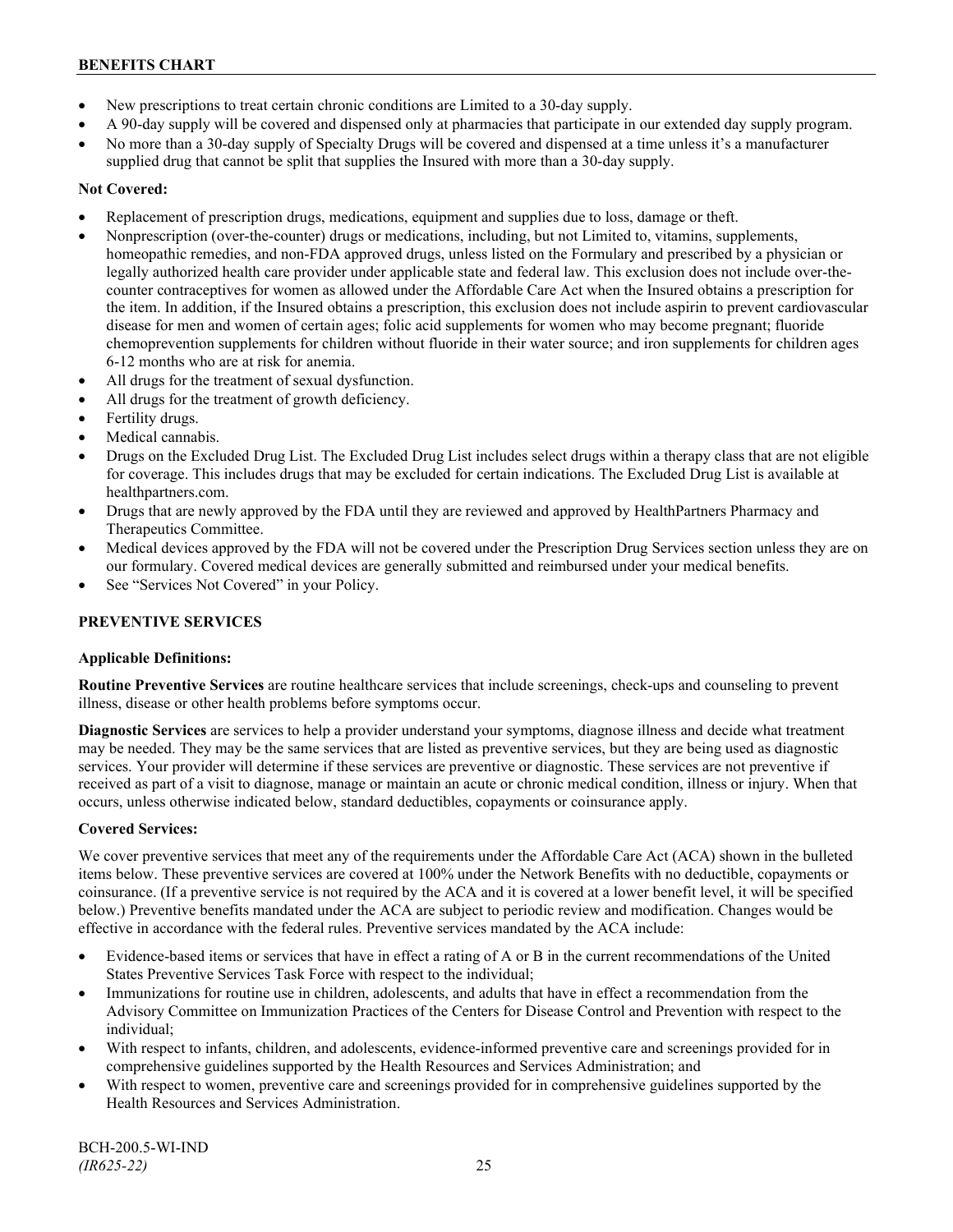Covered services are based on established medical policies, which are subject to periodic review and modification by the medical directors. These medical policies (medical coverage criteria) are available by calling Member Services, or logging on to your "*my*HealthPartners" account at [healthpartners.com.](http://www.healthpartners.com/)

## **ACA and state mandated preventive services are covered as follows:**

**Routine health exams and periodic health assessments**. A physician or health care provider will counsel you as to how often health assessments are needed based on age, sex and health status. This includes screening and counseling for tobacco cessation and all FDA approved tobacco cessation medications including over-the-counter drugs (as shown in the Prescription Drug Services section).

| <b>Network Benefits</b>                                     | <b>Non-Network Benefits</b>  |
|-------------------------------------------------------------|------------------------------|
| 100% of the charges incurred.<br>Deductible does not apply. | 50% of the charges incurred. |

**Child health supervision services.** This includes pediatric preventive services such as newborn screenings, appropriate immunizations, developmental assessments and laboratory services appropriate to the age of the child from birth to 72 months, and appropriate immunizations to age 18.

| <b>Network Benefits</b>                                     | <b>Non-Network Benefits</b>  |
|-------------------------------------------------------------|------------------------------|
| 100% of the charges incurred.<br>Deductible does not apply. | 50% of the charges incurred. |

## **Routine prenatal care and exams**

| Network Benefits                                            | <b>Non-Network Benefits</b>  |
|-------------------------------------------------------------|------------------------------|
| 100% of the charges incurred.<br>Deductible does not apply. | 50% of the charges incurred. |

**Routine postnatal care.** This includes health exams, assessments, education and counseling relating to the period immediately after childbirth.

| <b>Network Benefits</b>                                     | <b>Non-Network Benefits</b>  |
|-------------------------------------------------------------|------------------------------|
| 100% of the charges incurred.<br>Deductible does not apply. | 50% of the charges incurred. |

**Routine screening procedures for cancer.** This includes colorectal screening, digital rectal examinations and other cancer screenings recommended by the USPSTF with an A or B rating. Women's preventive health services below describe additional routine screening procedures for cancer.

| Network Benefits                                            | <b>Non-Network Benefits</b>  |
|-------------------------------------------------------------|------------------------------|
| 100% of the charges incurred.<br>Deductible does not apply. | 50% of the charges incurred. |

## **Routine eye and hearing exams for members under the age of 22**

| <b>Network Benefits</b>                                     | <b>Non-Network Benefits</b>   |
|-------------------------------------------------------------|-------------------------------|
| 100% of the charges incurred.<br>Deductible does not apply. | 150% of the charges incurred. |

**Professional voluntary family planning services.** This includes services to prevent or delay a pregnancy, including counseling and education. Services must be provided by a licensed provider.

| Network Benefits                                               | <b>Non-Network Benefits</b>  |
|----------------------------------------------------------------|------------------------------|
| $100\%$ of the charges incurred.<br>Deductible does not apply. | 50% of the charges incurred. |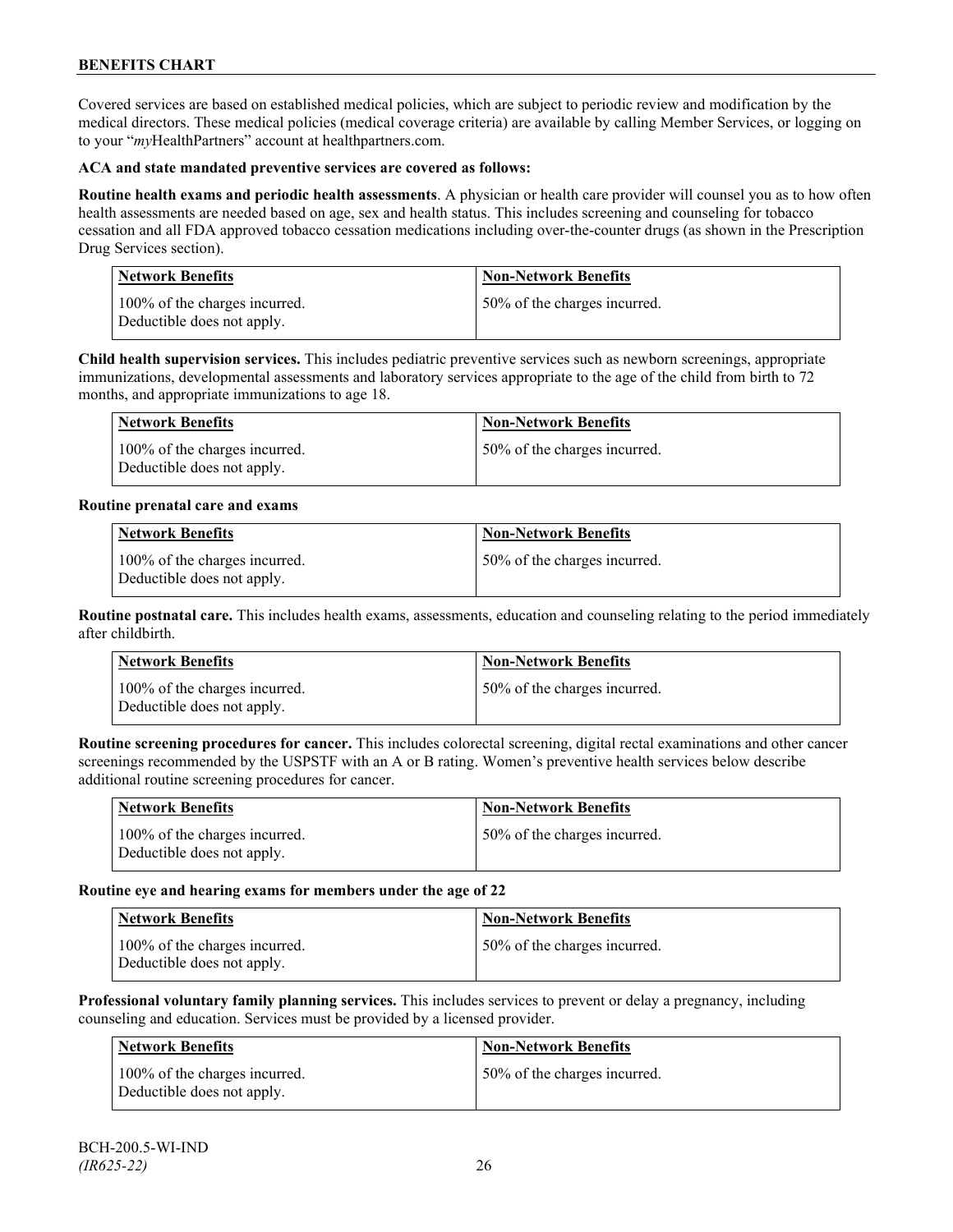# **Adult immunizations**

| <b>Network Benefits</b>       | <b>Non-Network Benefits</b>   |
|-------------------------------|-------------------------------|
| 100% of the charges incurred. | 100% of the charges incurred. |
| Deductible does not apply.    | Deductible does not apply.    |

**Women's preventive health services.** This includes mammograms, screenings for cervical cancer (pap smears), breast pumps, human papillomavirus (HPV) testing, counseling for sexually transmitted infections, counseling and screening for human immunodeficiency virus (HIV), and all FDA approved contraceptive methods as prescribed by a doctor, sterilization procedures, education and counseling (see the Prescription Drug Services section for coverage of oral contraceptive drugs). We also provide genetic screening for BRCA if someone in your family has the gene or you have a diagnosis of cancer.

The U.S. Preventive Services Task Force (USPSTF) recommends screening mammography, with or without clinical breast examination (CBE), every 1-2 years for women aged 40 and older. For women age 50 and older, we cover an annual mammogram.

| <b>Network Benefits</b>                                     | <b>Non-Network Benefits</b>  |
|-------------------------------------------------------------|------------------------------|
| 100% of the charges incurred.<br>Deductible does not apply. | 50% of the charges incurred. |

**Obesity screening and management.** We cover obesity screening and counseling for all ages during a routine preventive care exam. If you are age 18 or older and have a body mass index of 30 or more, we also cover intensive obesity management to help you lose weight. Your primary care doctor can coordinate these services.

| Network Benefits                                            | <b>Non-Network Benefits</b>  |
|-------------------------------------------------------------|------------------------------|
| 100% of the charges incurred.<br>Deductible does not apply. | 50% of the charges incurred. |

#### **In addition to any ACA or state mandated preventive services referenced above, we cover the following eligible preventive services:**

## **Routine hearing exams for adults age 22 and older**

| Network Benefits              | <b>Non-Network Benefits</b>  |
|-------------------------------|------------------------------|
| 100% of the charges incurred. | 50% of the charges incurred. |

# **Eye exams for adults diagnosed with diabetes**

| Network Benefits                                            | <b>Non-Network Benefits</b>  |
|-------------------------------------------------------------|------------------------------|
| 100% of the charges incurred.<br>Deductible does not apply. | 50% of the charges incurred. |

**Ovarian cancer surveillance tests for women who are at risk.** "At risk for ovarian cancer" means (1) having a family history that includes any of the following: one or more first-degree or second-degree relatives with ovarian cancer, clusters of female relatives with breast cancer or nonpolyposis colorectal cancer; or (2) testing positive for BRCA1 or BRCA2 mutations. "Surveillance tests for ovarian cancer" means annual screening using: CA-125 serum tumor marker testing, transvaginal ultrasound, pelvic examination or other proven ovarian cancer screening tests currently being evaluated by the federal Food and Drug Administration or by the National Cancer Institute.

| <b>Network Benefits</b>                                                                                                                                                                                                           | <b>Non-Network Benefits</b>                                                                                                                                                                                                           |
|-----------------------------------------------------------------------------------------------------------------------------------------------------------------------------------------------------------------------------------|---------------------------------------------------------------------------------------------------------------------------------------------------------------------------------------------------------------------------------------|
| Coverage level is same as corresponding Network<br>Benefit, depending on type of service provided, such as<br>Diagnostic Imaging Services, Laboratory Services<br>Office Visits for Illness or Injury, or Preventive<br>Services. | Coverage level is same as corresponding Non-Network<br>Benefit, depending on type of service provided, such as<br>Diagnostic Imaging Services, Laboratory Services<br>Office Visits for Illness or Injury, or Preventive<br>Services. |
|                                                                                                                                                                                                                                   |                                                                                                                                                                                                                                       |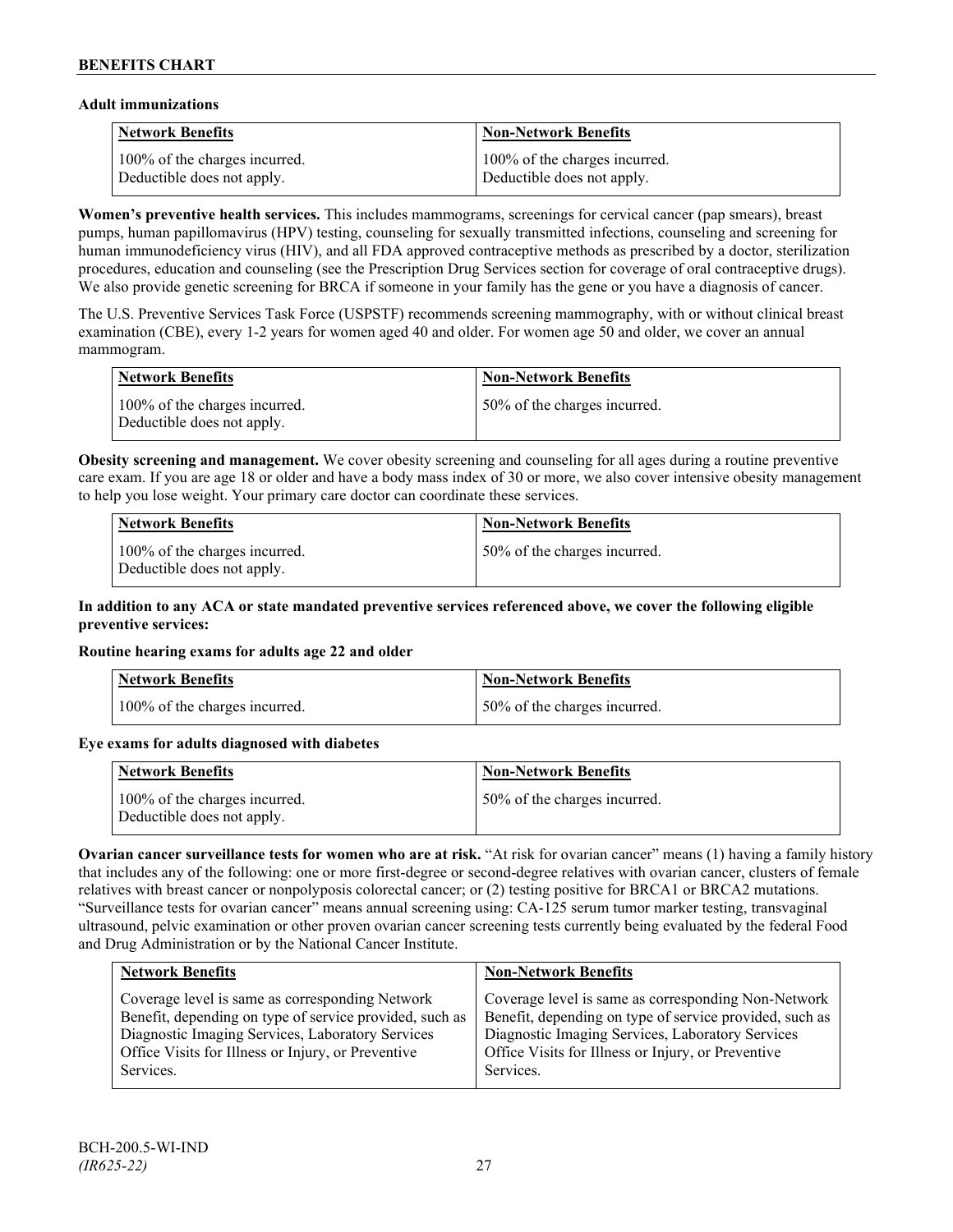#### **Limitations:**

• Services are not preventive if received as part of a visit to diagnose, manage or maintain an acute or chronic medical condition, illness or injury. When that occurs, unless otherwise indicated above, standard deductibles, copayments or coinsurance apply.

#### **Not Covered:**

- Routine eye exams for adults age 22 and older.
- See "Services Not Covered" in your Policy.

#### **TELEHEALTH/TELEMEDICINE SERVICES**

#### **Definitions:**

**Telehealth, Telemedicine, or Virtual Care.** This is a means of communication between a health care professional and a patient. This includes the use of secure electronic information, imaging, and communication technologies, including:

- interactive audio or audio-video
- interactive audio with store-and-forward technology
- chat-based and email-based systems
- physician-to-physician consultation
- patient education
- data transmission
- data interpretation
- digital diagnostics (algorithm-enabled diagnostic support)
- digital therapeutics (the use of personal health devices and sensors, either alone or in combination with conventional drug therapies, for disease prevention and management)

#### Services can be delivered:

Synchronously: the patient and health care professional are engaging with one another at the same time; or Asynchronously: the patient and health care professional engage with each other at different points in time.

**Telephone Visits.** Live, synchronous, interactive encounters over the telephone between a patient and a healthcare provider.

**E-Visit or Chat-Based Visits.** Asynchronous online or mobile app encounters to discuss a patient's personal health information, vital signs, and other physiologic data or diagnostic images. The healthcare provider reviews and delivers a consultation, diagnosis, prescription or treatment plan after reviewing the patient's visit information.

**Virtuwell<sup>®</sup>**. This is an online service for you to receive a diagnosis and treatment for certain conditions, such as a cold, flu, ear pain and sinus infections. You may access the Virtuwell website at [virtuwell.com.](https://www.virtuwell.com/)

**Video Visits.** Live, synchronous, interactive encounters using secure web-based video between a patient and a healthcare provider.

#### **Covered Services:**

The Plan covers the following methods of receiving care for services that would be eligible under the Plan if the service were provided in person.

#### **Scheduled telephone visits**

| <b>Network Benefits</b>       | Non-Network Benefits         |
|-------------------------------|------------------------------|
| 100% of the charges incurred. | 50% of the charges incurred. |

#### **E-visits**

## **Access to online care through Virtuwell at [virtuwell.com](http://www.virtuwell.com/)**

| Network Benefits              | Non-Network Benefits |
|-------------------------------|----------------------|
| 100% of the charges incurred. | No coverage.         |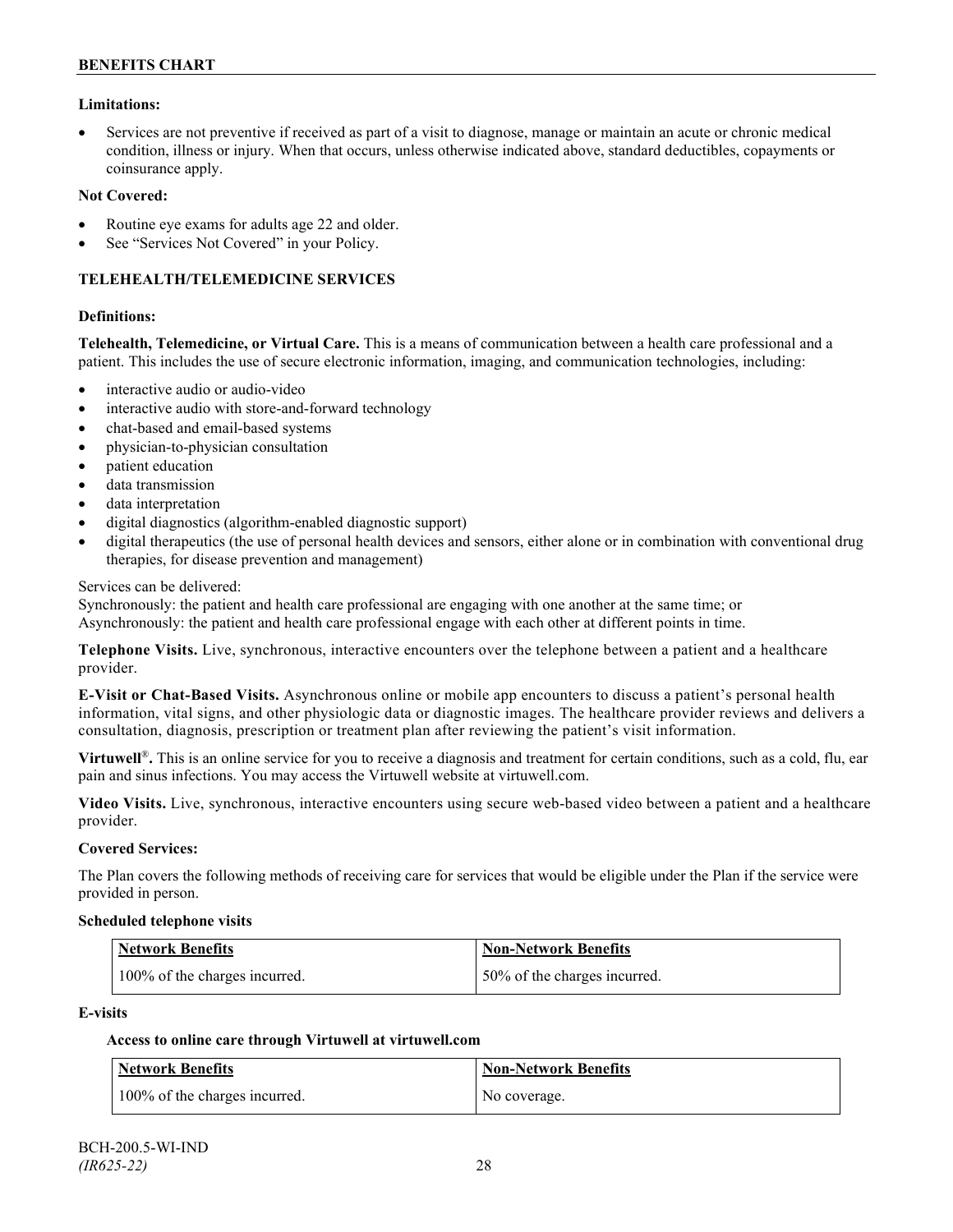#### **All other E-visits**

| Network Benefits              | <b>Non-Network Benefits</b>  |
|-------------------------------|------------------------------|
| 100% of the charges incurred. | 50% of the charges incurred. |

# **First three visits with a Primary Care Provider**

The first three office visits, convenience clinic visits, telephone visits and e-visits combined in a calendar year are not subject to the deductible.

If any of the first three visits are Virtuwell visits, they are covered at 100%.

If any of the first three visits are office visits, they are covered at 100%, subject to a copayment of \$30 per visit.

If any of the first three visits are convenience clinic visits, telephone visits or E-visits (other than Virtuwell), they are covered at 100%, subject to a copayment of \$15.

Then services will be covered at the deductible and coinsurance and/or copayment indicated for office visits, convenience clinic visits, telephone visits and e-visits.

Physician services are included; however, office procedure, laboratory, radiology and other ancillary services are not included and will be subject to the deductible and coinsurance and/or copayment.

## **Not Covered:**

See "Services Not Covered" in your Policy.

## **TRANSPLANT SERVICES**

#### **Applicable Definitions:**

**Autologous.** This is when the source of cells is from the individual's own marrow or stem cells.

**Allogeneic.** This is when the source of cells is from a related or unrelated donor's marrow or stem cells.

**Allogeneic Bone Marrow Transplant.** This is when the bone marrow is harvested from the related or unrelated donor and stored. The patient undergoes treatment which includes tumor ablation with high-dose chemotherapy and/or radiation. The bone marrow is reinfused (transplanted).

**Autologous Bone Marrow Transplant.** This is when the bone marrow is harvested from the individual and stored. The patient undergoes treatment which includes tumor ablation with high-dose chemotherapy and/or radiation. The bone marrow is reinfused (transplanted).

**Autologous/Allogeneic Stem Cell Support.** This is a treatment process that includes stem cell harvest from either bone marrow or peripheral blood, tumor ablation with high-dose chemotherapy and/or radiation, stem cell reinfusion, and related care. Autologous/allogeneic bone marrow transplantation and high dose chemotherapy with peripheral stem cell rescue/support are considered to be autologous/allogeneic stem cell support.

**Designated Transplant Center.** This is any health care provider, group or association of health care providers designated by us to provide services, supplies or drugs for specified transplants for our Insureds.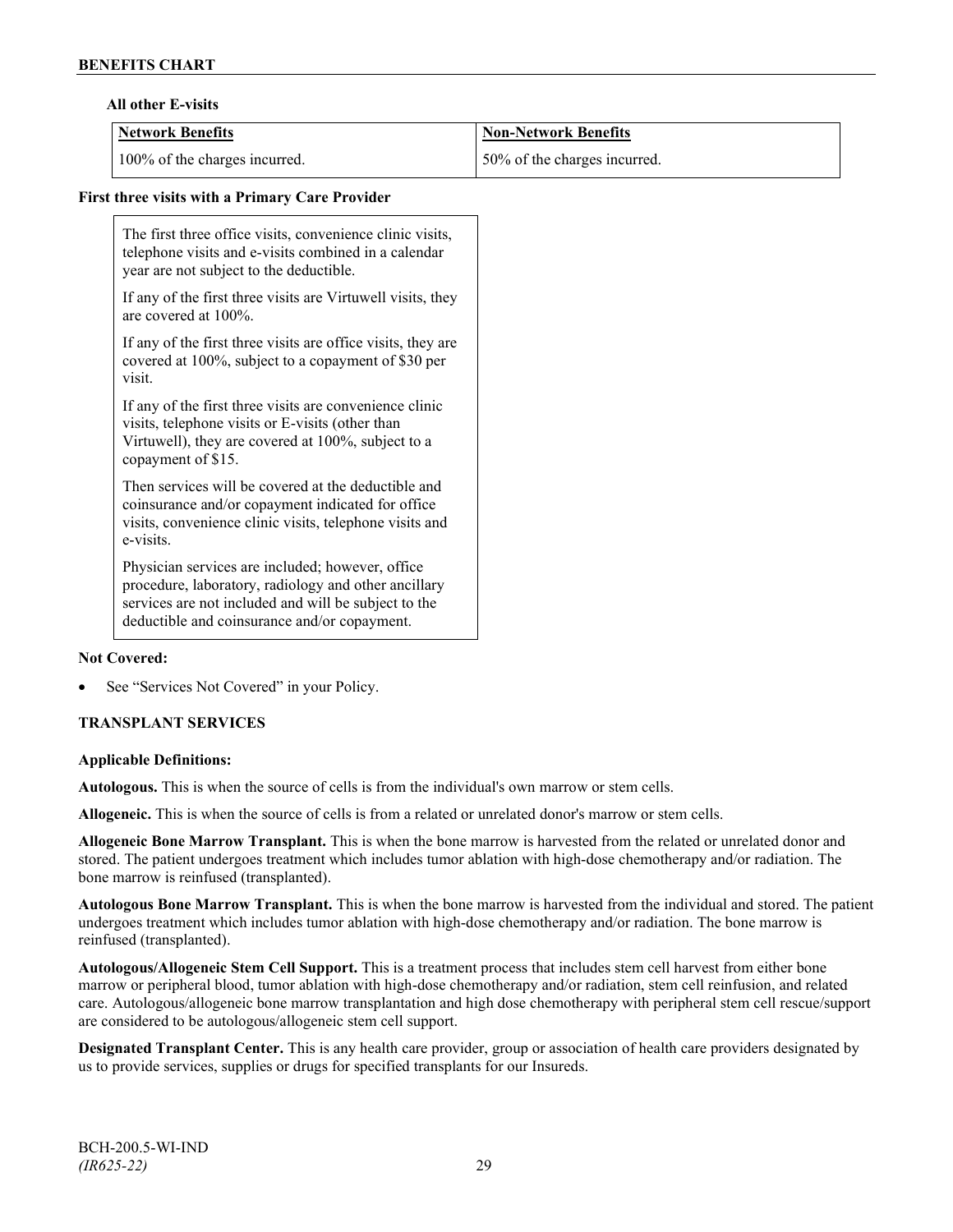**Transplant Services.** This is transplantation (including retransplants) of the human organs or tissue listed below, including all related post-surgical treatment, follow-up care and drugs and multiple transplants for a related cause. Transplant services do not include other organ or tissue transplants or surgical implantation of mechanical devices functioning as a human organ, except surgical implantation of an FDA approved Ventricular Assist Device (VAD) or total artificial heart, functioning as a temporary bridge to heart transplantation.

Prior authorization is required prior to consultation to support coordination of care and benefits.

#### **Covered Services:**

We cover eligible transplant services (as defined above) while you are covered under your Policy. Transplants that will be considered for coverage are Limited to the following:

- Kidney transplants for end-stage disease.
- Cornea transplants for end-stage disease.
- Heart transplants for end-stage disease.
- Lung transplants or heart/lung transplants for: (1) primary pulmonary hypertension; (2) Eisenmenger's syndrome; (3) endstage pulmonary fibrosis; (4) alpha 1 antitrypsin disease; (5) cystic fibrosis; and (6) emphysema.
- Liver transplants for: (1) biliary atresia in children; (2) primary biliary cirrhosis; (3) post-acute viral infection (including hepatitis A, hepatitis B antigen e negative and hepatitis C) causing acute atrophy or post-necrotic cirrhosis; (4) primary sclerosing cholangitis; (5) alcoholic cirrhosis; and (6) hepatocellular carcinoma.
- Allogeneic bone marrow transplants or peripheral stem cell support associated with high dose chemotherapy for : (1) acute myelogenous leukemia; (2) acute lymphocytic leukemia; (3) chronic myelogenous leukemia; (4) severe combined immunodeficiency disease; (5) Wiskott-Aldrich syndrome; (6) aplastic anemia; (7) sickle cell anemia; (8) non-relapsed or relapsed non-Hodgkin's lymphoma; (9) multiple myeloma; and (10) testicular cancer.
- Autologous bone marrow transplants or peripheral stem cell support associated with high-dose chemotherapy for: (1) acute leukemia; (2) non-Hodgkin's lymphoma; (3) Hodgkin's disease; (4) Burkitt's lymphoma; (5) neuroblastoma; (6) multiple myeloma; (7) chronic myelogenous leukemia; and (8) non-relapsed non-Hodgkin's lymphoma.
- Pancreas transplants for simultaneous pancreas-kidney transplants for diabetes, pancreas after kidney, living related segmental simultaneous pancreas kidney transplantation and pancreas transplant alone.

To receive Network Benefits, charges for transplant services must be incurred at a Designated Transplant Center.

The transplant-related treatment provided, including expenses incurred for directly related donor services, shall be subject to and in accordance with the provisions, limitations, maximums and other terms of your Policy.

Medical and hospital expenses of the donor are covered only when the recipient is an Insured and the transplant and directly related donor expenses have been prior authorized for coverage. Treatment of medical complications that may occur to the donor are not covered. Donors are not considered Insureds, and are therefore not eligible for the rights afforded to Insureds under your Policy.

The list of eligible transplant services and coverage determinations are based on established medical policies, which are subject to periodic review and modifications by the medical director.

| <b>Network Benefits</b>                           | Mon-Network Benefits |
|---------------------------------------------------|----------------------|
| See Network Inpatient Hospital Services Benefits. | No coverage.         |